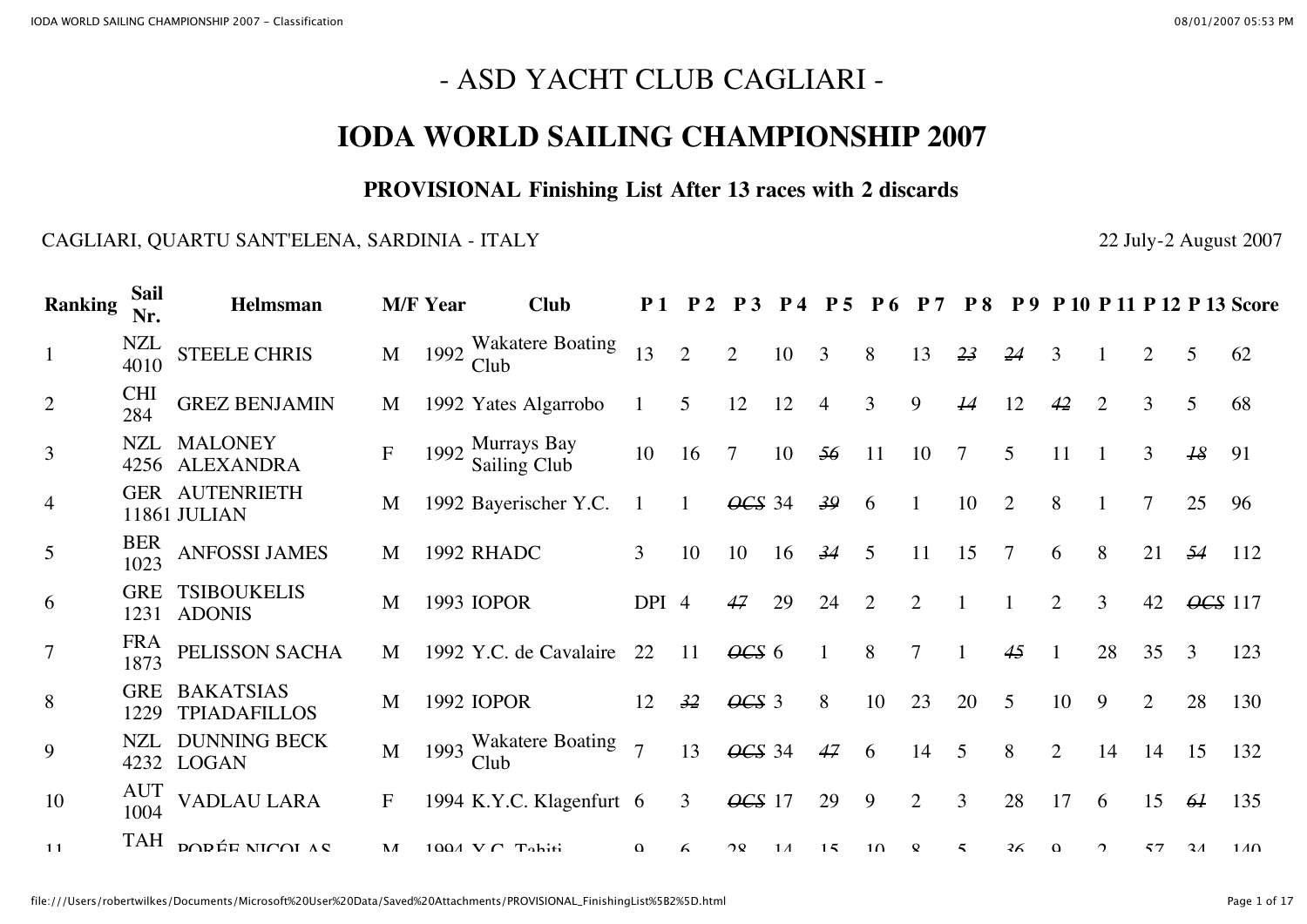| 11 | 873                                       | <b>LAUTE MICATUS</b>                      | 1V1         |          | 1774 I.U. I AIIIU                                          |                |    |                 |                |                |                          |                |                   |                |                |                             |                |    | $1 + U$ |
|----|-------------------------------------------|-------------------------------------------|-------------|----------|------------------------------------------------------------|----------------|----|-----------------|----------------|----------------|--------------------------|----------------|-------------------|----------------|----------------|-----------------------------|----------------|----|---------|
| 12 | <b>ISV</b><br>8008                        | <b>BARROWS IAN</b>                        | M           |          | 1995 St. Thomas Y.C.                                       | 10             | 20 | 13              | 29             | 21             | 23                       | 12             | 12                | 9              | 14             | 8                           | 19             | 2  | 140     |
| 13 | <b>DEN</b><br>8174                        | <b>BONDE JES LYHNE</b>                    | M           |          | 1992 Kolding Sejlklub                                      | 15             | 7  | 11              | 44             | 25             | 5                        | 5              | 3                 | 32             | 34             | $\overline{4}$              | 28             | 9  | 144     |
| 14 | <b>PER</b><br>280                         | <b>RENGIFO MATIAS</b>                     | M           | 1992 CRL |                                                            | 10             | 3  | $BFD$ 5         |                | 58             | 3                        | $\overline{4}$ | 9                 | $\overline{2}$ | 5              | 19                          | 43             | 43 | 146     |
| 15 | <b>AUT</b><br>919                         | <b>BILDSTEIN</b><br><b>BENJAMIN</b>       | M           |          | 1992 Y.C. Bregenz                                          | 32             | 19 | 8               | 5              | 4              | 16                       | 19             | 57                | 10             | 4              | 29                          |                | 47 | 147     |
| 16 | ECU<br>118                                | <b>MARTINETTI</b><br><b>JONATHAN</b>      | M           |          | 1992 Puerto Lucia Y.C.                                     | 2              | 32 | $\angle 4GS$ 25 |                | 10             | 3                        | 10             | 20                | 28             | 12             | 16                          | 21             |    | 148     |
| 17 | <b>PUR</b><br>859                         | <b>APONTE IVAN</b>                        | M           |          | 1993 Palmas Academy                                        | 5              | 5  | OCS 42          |                | 33             | 19                       |                | $\overline{2}$    | 8              | 29             | $\overline{2}$              | 47             | 3  | 149     |
| 18 | 516                                       | <b>MEX ORTIZ VIVAS</b><br><b>FEDERICO</b> | M           | 1992     | Club Nautico<br>Avandaro                                   | 13             | 20 | 58              | $\overline{1}$ | 18             | 28                       | 30             | $\overline{2}$    | 3              | 13             | 3                           | 32             | 19 | 150     |
| 19 | <b>NOR</b><br>3527                        | <b>FASTE HARALD</b>                       | M           |          | 1994 Drøbaksund S.F.                                       | 5              | 21 | $\angle$ CS 7   |                | 26             | 19                       | 28             | 13                | 7              | 44             | 5                           | 11             | 14 | 156     |
| 20 | <b>FRA</b><br>9393                        | <b>MAZARD MAXIME</b>                      | M           |          | 1993 S.R. Caledonienne                                     | -14            | 5  | 36              | 16             | 44             | 18                       | 3              | 13                | 22             | 14             | 5                           | 21             | 26 | 157     |
| 21 | <b>BRA</b><br>3083                        | <b>SWAN LUCAS</b>                         | M           |          | 1992 <sup>Iate</sup> Club Do Riu<br>De Janeiro             | 8              | 12 | $\mathfrak{Z}$  | 12             | $\overline{3}$ | 38                       | 24             | 21                | 34             |                | $\angle$ OCS $\angle$ OCS 4 |                | 3  | 162     |
| 22 | <b>FRA</b><br>777                         | <b>THELIER YVAN</b>                       | M           |          | 1992 Y.C. Guadeluope                                       | $\overline{4}$ | 3  | 24              | 44             | 79             | 11                       | 17             | 4                 | 14             | $\overline{4}$ | 15                          | 45             | 23 | 163     |
| 23 | <b>ITA</b><br>6983                        | <b>TITA RUGGERO</b>                       | M           |          | $13 - 0354 -$<br>1992 S. Velica di Barcola 3<br>- Grignano |                | 1  | 47              | $\overline{7}$ | 29             | 15                       | 11             | 35                | 27             | 3              | 12                          | 42             | 27 | 170     |
| 24 | <b>ITA</b><br>6741                        | <b>CERRI OLMO</b>                         | M           |          | 1993 C.V. Pietrabianca                                     | 33             | 33 | $\angle 0GS$ 2  |                |                |                          | 22             |                   | 48             | 13             | 38                          | 5              | 4  | 172     |
| 25 | <b>CRO</b><br>978                         | <b>BOTICA ANTE</b>                        | M           |          | 1992 J.K. Trogir                                           | $\overline{2}$ | 11 | 49              | 18             | 62             |                          | 26             | 32                | 14             | 10             | 17                          | 8              | 37 | 176     |
| 26 | <b>SIN</b><br>111<br>$\Lambda$ D $\Omega$ | LEE RACHEL                                | $\mathbf F$ |          | 1993 SAFYC                                                 | 12             | 16 | 18              | 20             |                | $19 \quad \text{OCS}$ 17 |                | $R\rightarrow$ 21 |                | 23             | 19                          | $\mathfrak{S}$ | 6  | 176     |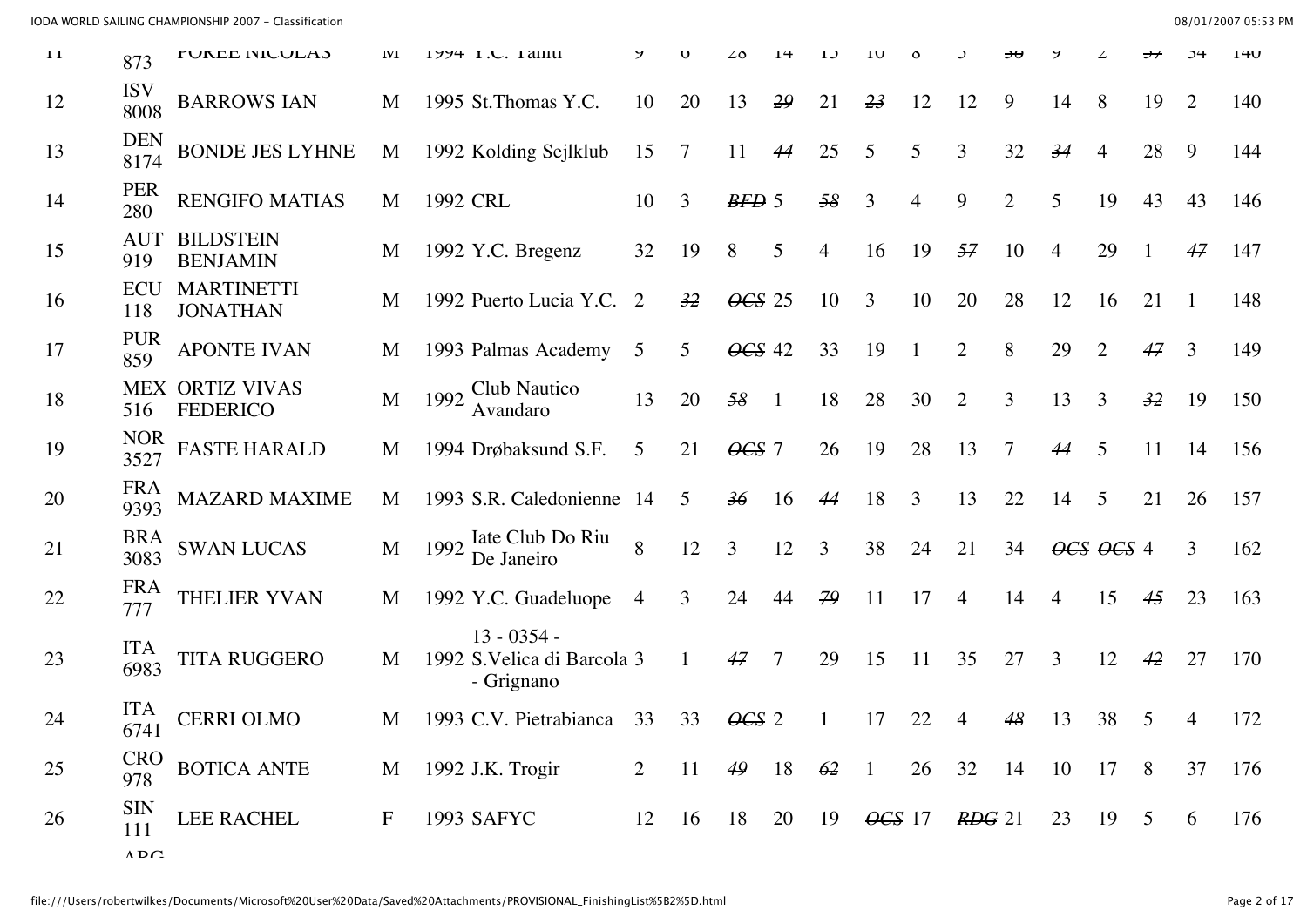| 27 | <b>UAN</b><br>3053     | <b>ROLDAN TOMAS</b>                                       | M                |      | 1992 CNSI                      | 5              | 19             | 39             | 51     | 28 | 10              |              | 6              | 18           | 6              | 22                   | 56 | 22             | 177 |
|----|------------------------|-----------------------------------------------------------|------------------|------|--------------------------------|----------------|----------------|----------------|--------|----|-----------------|--------------|----------------|--------------|----------------|----------------------|----|----------------|-----|
| 28 | <b>ESP</b><br>1180     | <b>MAS-DEPARES</b><br><b>SANTI</b>                        | M                |      | 1992 Movistar                  | 20             | 6              | 11             | 27     | 7  | $\overline{30}$ | 20           | 16             | 32           | $\overline{2}$ | 25                   | 23 | 20             | 177 |
| 29 | <b>CRO</b><br>963      | PLENKOVIC BARTUL M                                        |                  |      | 1993 J.K. Helios               | 37             | 15             | 38             | 3      | 21 | 24              | 5            | $\angle$ GS 10 |              | 12             | $\angle$ GS 12       |    | 7              | 184 |
| 30 | <b>GBR</b><br>5556     | <b>SPARKS PHIL</b>                                        | M                |      | 1992 Royal Lymington           | 42             | 13             | 49             | 5      | 16 | 16              | 13           | 18             | 29           | 8              | $\theta$ CS 6        |    | 18             | 184 |
| 31 | <b>MAS</b><br>43       | <b>MOHD ASRI</b><br><b>MUHAMMAD</b><br><b>NAZRIN MUIS</b> | M                |      | 1993 Malaysia Yachting<br>Ass. | 6              | $\overline{4}$ | 37             | 4      | 11 | 14              | 63           | 19             | 7            | 20             | 34                   | 30 | 67             | 186 |
| 32 | <b>GBR</b><br>5559     | <b>GRANT JAMES</b>                                        | M                |      | 1993 Restronguet               | 6              | 6              | 23             | OCS 48 |    | $\overline{2}$  | 9            | 6              | 25           | 5              | 6                    | 66 | 52             | 188 |
| 33 | <b>PER</b><br>284      | ZIMMERMANN<br><b>STEPHANIE</b>                            | $\mathbf{F}$     |      | 1992 CRL                       | 35             | 23             | 8              | 14     | 26 | 7               | 31           | 9              | 20           | 15             | $\overline{4}$       | 37 | 62             | 192 |
| 34 | <b>NZL</b><br>4235     | <b>TURNER JAMES</b>                                       | M                | 1992 | Murrays Bay<br>Sailing Club    | $\overline{4}$ | 9              | $\overline{2}$ | DPI 40 |    | 32              | 38           | 44             | 48           | 19             | 16                   | 16 | 2              | 193 |
| 35 | <b>ITA</b><br>7155     | <b>CAPUTO ROBERTA</b>                                     | $\boldsymbol{F}$ |      | 1992 RYCC Savoia               | 15             | 42             | 52             | 8      | 13 | 21              | 36           | 20             | 6            | 16             | 45                   | 12 | $\overline{4}$ | 193 |
| 36 | <b>DEN</b><br>8105     | <b>KIRKETERP</b><br><b>KRISTIAN</b>                       | M                |      | 1994 EGAA                      | 29             | 12             | $\overline{4}$ | 45     | 15 | 39              | 1            | 39             | 17           | 5              | 8                    | 26 | 69             | 195 |
| 37 | TAH<br>899             | HORVATH LASZLO                                            | M                |      | 1993 Y.C. Tahiti               | 26             | $\overline{2}$ | 29             | 11     | 18 | 13              | 8            | 24             | 11           | 39             | 20                   | 57 | 35             | 197 |
| 38 | <b>JPN</b><br>3025     | <b>TANAKA KOKI</b>                                        | M                |      | 1992 Hyogo Y.C.                | 18             | 7              | 44             | 47     | 16 | 4               | 8            | 24             | 5            | 11             | 33                   | 37 | 71             | 207 |
| 39 | <b>SIN</b><br>115      | <b>KAN RUSSELL</b>                                        | M                |      | 1993 SAFYC                     | 18             | 23             | $BFD$ 4        |        | 35 | 9               | 20           | 12             | $\mathbf{1}$ | 28             | $\overline{4\theta}$ | 52 | 8              | 210 |
| 40 |                        | 12112 MARTEN JENS                                         | M                |      | 1993 Segelclub<br>Eckernförde  | 8              | 11             | 24             | 53     | 49 | 20              | 23           | 11             | 3            | 18             | 21                   | 27 | 67             | 215 |
| 41 | FRA<br>1842            | QUIROGA PIERRE                                            |                  |      | M 1992 Y.C. Londais            | $\mathbf{1}$   | 2              | BFD 80         |        | 27 | 22              | 6            | 8              | 2            | 7              | 19                   | 58 | 65             | 217 |
| 42 | <b>ISV</b><br>189      | COYLE ALEXANDER M 1993 St. Thomas Y.C. 34 28              |                  |      |                                |                |                | 18 17          |        |    | 24 24           | $44 \quad 2$ |                | 28           | $\overline{4}$ | 23                   |    | 26 24          | 218 |
|    | $C$ <i>VI</i> $\Gamma$ |                                                           |                  |      |                                |                |                |                |        |    |                 |              |                |              |                |                      |    |                |     |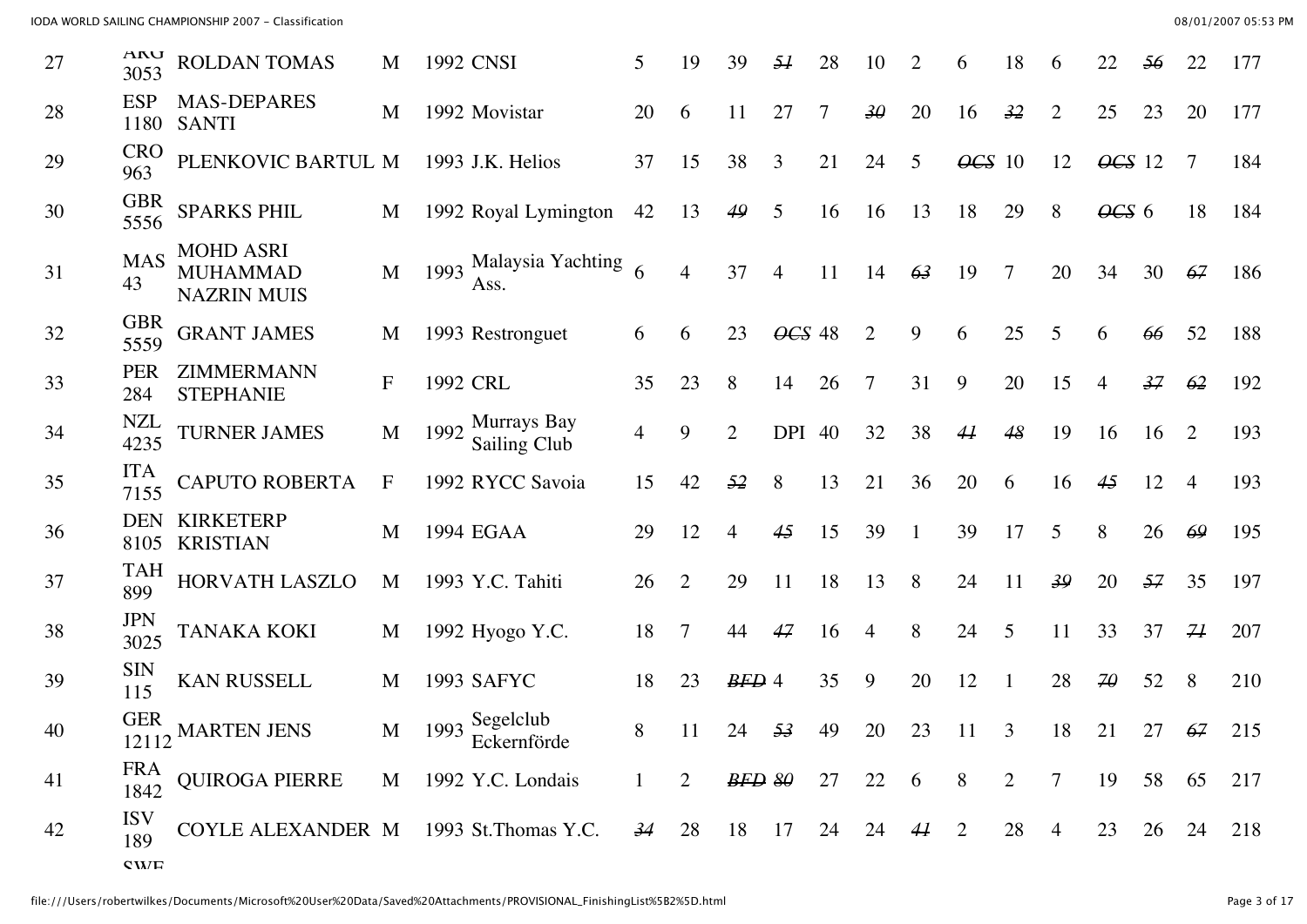| 43 | J VV L<br>4205     | LUNDQVIST OSCAR M                      |              |          | 1993 KKKK                        |                | 24 | $\mathfrak b$   |                |    | 26             | 49 | 15             |                |    |                                                   |                | 21             | 221 |
|----|--------------------|----------------------------------------|--------------|----------|----------------------------------|----------------|----|-----------------|----------------|----|----------------|----|----------------|----------------|----|---------------------------------------------------|----------------|----------------|-----|
| 44 | <b>ITA</b><br>6872 | <b>BERNARD MATTEO</b>                  | M            | 1993     | <b>Bracciano Sailing</b><br>Team | $\overline{4}$ |    | 42              | 35             | 13 | 44             | 10 | $DSQ$ 12       |                | 38 | 4                                                 | 44             | 21             | 224 |
| 45 | <b>AUT</b><br>802  | HUSSMANN LUKAS                         | M            |          | 1992 Y.C. Breitebrunn            | 13             | 12 | $\angle$ CS 37  |                | 46 |                | 4  | 5              | 31             | 12 | 25                                                | 54             | 39             | 225 |
| 46 | <b>ITA</b><br>7239 | CUCINOTTA CARLO M                      |              |          | 1993 CTV Messina                 | 7              | 41 | 17              | 46             | 62 | 5              | 35 | 3              | 6              | 14 | 13                                                | 43             | 45             | 229 |
| 47 | <b>DEN</b><br>8093 | TOBIASSEN BALDER M                     |              | 1993     | Kerteminde<br>Sejlklub           | 30             | 49 |                 | $\overline{2}$ | 5  | $\overline{7}$ | 36 | 28             | 39             | 28 | 38                                                | 16             | $4\theta$      | 230 |
| 48 | ARG<br>2979        | <b>CONTE-GRAND</b><br><b>ALEJO</b>     | M            |          | 1992 YCO                         | 20             |    | 50              | 59             | 79 | 33             | 11 |                | 12             | 3  | 3                                                 | 56             | 40             | 236 |
| 49 | <b>AHO</b><br>11   | VAN AANHOLT ARD M                      |              | 1993     | <b>Youth Sailing</b><br>Curaçao  | 44             | 34 | $\angle 0GS$ 13 |                | 50 | 13             | 22 | 29             | 4              |    | 9                                                 | 35             | 32             | 236 |
| 50 |                    | $\frac{10,15}{14770}$ POTTS PEARSON    | M            | 1993     | Sothern Y.C./Ney<br>York Y.C.    | 35             | 62 | $\angle 465$ 26 |                | 11 | 29             | 33 | 4              | 19             | 8  | 18                                                | $\overline{4}$ | 50             | 237 |
| 51 | <b>CHI</b><br>136  | <b>DUCASSE ANDRES</b>                  | M            |          | 1992 Yates Algarrobo             | 16             | 9  | $BFD$ $73$      |                | 67 | 19             | 4  | 13             | 15             | 13 | 9                                                 | 45             | 28             | 238 |
| 52 | <b>PER</b><br>282  | DE TRAZEGNIES<br><b>JEAN PAUL</b>      | M            | 1993 CRL |                                  | 17             | 24 | $\angle 665$ 53 |                | 69 | 9              | 5  | 15             | 6              | 40 | 6                                                 | 48             | 17             | 240 |
| 53 | <b>ARG</b><br>3033 | <b>BISI GONZALO</b>                    | M            |          | 1993 CNSI                        | 42             | 10 |                 | 28             | 6  | 42             | 26 | $\angle$ CS 32 |                | 18 | 28                                                | 38             | 12             | 241 |
| 54 | <b>SWE</b><br>4086 | <b>LARSSON GUSTAV</b>                  | M            | 1993     | Rådasjons<br>Segelsallshop       | 14             | 22 | 10              | 40             | 5  | 49             | 15 | 33             | $5\theta$      | 27 |                                                   | 24             | 42             | 243 |
| 55 | <b>BER</b><br>1007 | <b>BAILEY ANTHONY</b>                  | M            |          | 1992 RHADC                       | 24             | 18 | 31              | 39             | 44 | 21             | 27 | 17             | 15             | 23 | 27                                                | 29             | 13             | 245 |
| 56 | ECU<br>131         | <b>VILLENA ARIANNA</b>                 | $\mathbf{F}$ |          | 1992 Puerto Lucia Y.C.           | 44             | 17 | 16              | 23             | 50 | 26             | 16 | 21             | 27             | 34 | 35                                                | 24             | 11             | 250 |
| 57 |                    | DEN FREDERIKSEN<br>8160 JOSEPHINE      | $\mathbf{F}$ |          | 1992 KDY                         | 9              | 15 | 19              | 13             | 73 | 18             | 53 | 16             | 34             | 35 | 23                                                | 40             | 30             | 252 |
| 58 | <b>SUI</b><br>1475 | TRACHSEL VINCENT M 1993 S.N. de Genève |              |          |                                  | 11             | 25 | 59              | 63             | 8  | 11             | 36 | -11            | $\blacksquare$ | 31 | 41                                                | 56             | 22             | 253 |
| 50 | <b>GRE</b>         | <b>VAVAC THEOEANIC M</b>               |              |          | $1002$ N $\cap$ E                | 15             | 21 | $\Omega$        | $D\Omega$ 17   |    | $\Lambda$      | 21 | 27             | $\Omega$       | 27 | $\bigcap$ $\bigcap$ $\bigcap$ $\bigcap$ $\bigcap$ |                | $\overline{7}$ | 252 |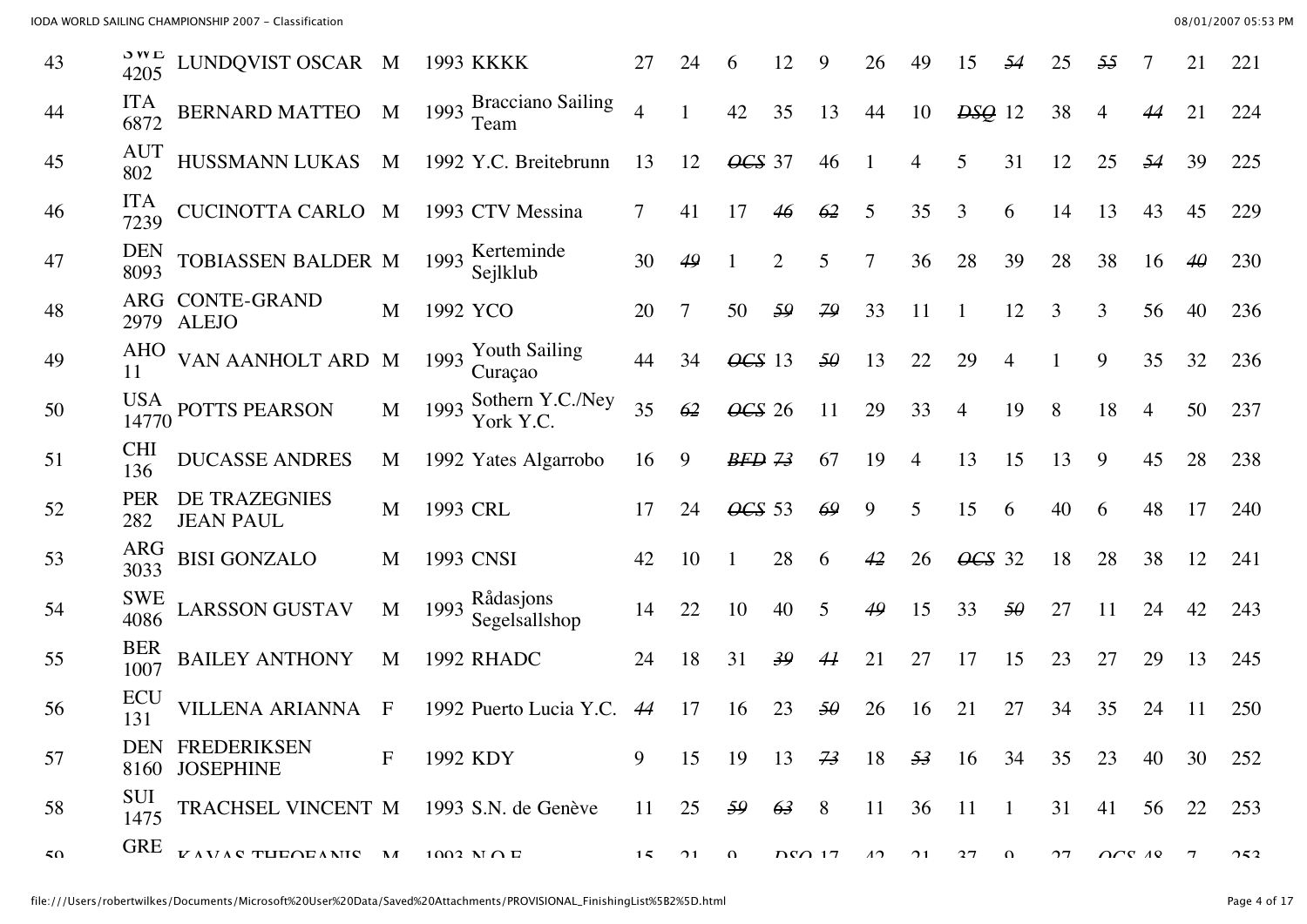| JГ | 131                 | LAVAJ ITLUI'ANIJ                    | <b>TAT</b>   |      | 177J IN.U.L.                   |    |    |              | <del>, ਇਹ ਦਾ</del> |    |    |    |                          |     |               |                |           |                | ر ر ۱ |
|----|---------------------|-------------------------------------|--------------|------|--------------------------------|----|----|--------------|--------------------|----|----|----|--------------------------|-----|---------------|----------------|-----------|----------------|-------|
| 60 | <b>BER</b><br>1013  | <b>SAINTS JORDAN</b>                | M            |      | 1992 RHADC                     | 14 | 27 | 5            | 63                 | 55 | 12 | 12 | 17                       | 15  | 24            | 16             | 60        | 68             | 257   |
| 61 | <b>TUR</b><br>178   | <b>AHISKALI LEVENT</b>              | M            |      | 1992 Turkey                    | 3  | 25 |              | BFD DSQ 25         |    | 25 | 34 | 44                       | 11  | 7             | 20             | 14        | 50             | 258   |
| 62 | <b>SIN</b><br>118   | <b>TAN LUKE</b>                     | M            |      | 1993 SAFYC                     | 65 | 33 | 32           | 4                  | 12 | 27 | 39 | 51                       | 17  | 25            | 41             | 20        | 8              | 258   |
| 63 | <b>ESP</b><br>1161  | <b>ROBLES CARLOS</b>                | M            |      | 1995 C.N. Garraf               | 11 | 46 | 7            | 24                 | 34 | 25 | 24 | 31                       | 26  | 30            | 44             | 25        | 22             | 259   |
| 64 | <b>CRO</b><br>936   | KOMADINA BARTOL M                   |              |      | 1994 J.K. Jugo                 | 40 | 35 | 20           | 9                  | 28 | 34 | 14 | 28                       | 68  | 53            | 50             | 2         | $\overline{2}$ | 262   |
| 65 | <b>NED</b><br>2779  | <b>MEIJER HANSEBAS</b>              | M            | 1992 | WV<br>Braassemmermeck          | 55 | 38 | 47           | 16                 | 31 | 15 | 6  | 8                        | 40  | $\theta$ CS 5 |                | 3         | 57             | 264   |
| 66 | ECU<br>181          | <b>CUCALON MARIA</b><br><b>JOSE</b> | $\mathbf{F}$ |      | 1993 Salinas Y.C.              | 23 | 33 | 17           | 26                 | 45 | 49 | 51 | 25                       | 16  | 21            | 21             | 8         | 36             | 271   |
| 67 | <b>BEL</b><br>1075  | VAN HOYE STIJN                      | M            | 1994 | <b>VVW</b> Inside<br>Outside   | 60 | 42 | 3            | 15                 | 39 | 39 | 17 | 47                       | 24  | 33            | 48             | 13        | 5              | 277   |
| 68 | <b>NED</b><br>2774  | DECKERS MAX                         | M            |      | 1993 WZV Effhoven              | 31 | 13 | 4            | 22                 | 32 | 43 | 14 | 43                       | 40  | 19            | 76             | 22        | 38             | 278   |
| 69 |                     | $\frac{15215}{15215}$ KISS MORGAN   | ${\bf F}$    |      | 1993 Macatawa Bay<br>Y.C.      | 27 | 24 | 28           | $\angle$ CS 19     |    | 12 | 22 | 18                       | 16  | 53            | 45             | 38        | 29             | 278   |
| 70 | <b>USA</b><br>14777 | <b>FAUER MARLENA</b>                | $\mathbf F$  |      | 1992 Southampton Y.C. 9        |    | 29 | 28           | 30                 | 10 | 14 | 45 | 35                       | 33  | 41            | $\angle$ CS 58 |           | 6              | 280   |
| 71 | <b>SIN</b><br>116   | <b>LOW LIONEL</b>                   | M            |      | 1992 SAFYC                     | 36 | 52 | 20           | 8                  | 20 | 22 | 66 | $\angle 0$ 6 $\angle 16$ |     | 15            | 15             | 12        | OCS 282        |       |
| 72 | ECU<br>130          | <b>COLLIN PINTO AXEL M</b>          |              |      | 1992 Salinas Y.C.              | 21 | 18 | 16           | 52                 | 35 | 4  | 28 | $\angle$                 | -18 | 48            | 17             | 41        | 37             | 283   |
| 73 | <b>MAS</b><br>45    | <b>CHEW TUNG ALISSA F</b>           |              |      | 1993 Malaysia Yachting<br>Ass. | 58 | 53 | 27           | 18                 | 15 | 48 | 23 | 14                       | 33  | 65            | 21             | 9         | 23             | 284   |
| 74 | <b>ESP</b><br>1112  | RUIZ JOSE MANUEL M                  |              | 1992 | C.N.M.M. Los<br>Alcazares      | 11 | 29 | 51           | 41                 | 19 | 28 | 39 | 10                       | 17  | 17            | 44             | 31        | 56             | 286   |
| 75 | <b>AUT</b><br>934   | <b>MEISTER SIMON</b>                | M            | 1993 | S.C.T.W.V.<br>Achensee         | 52 | 50 | $14 \quad 1$ |                    | 18 | 16 | 50 | 26                       | 42  | 49            | 10             | $5\theta$ | 11             | 287   |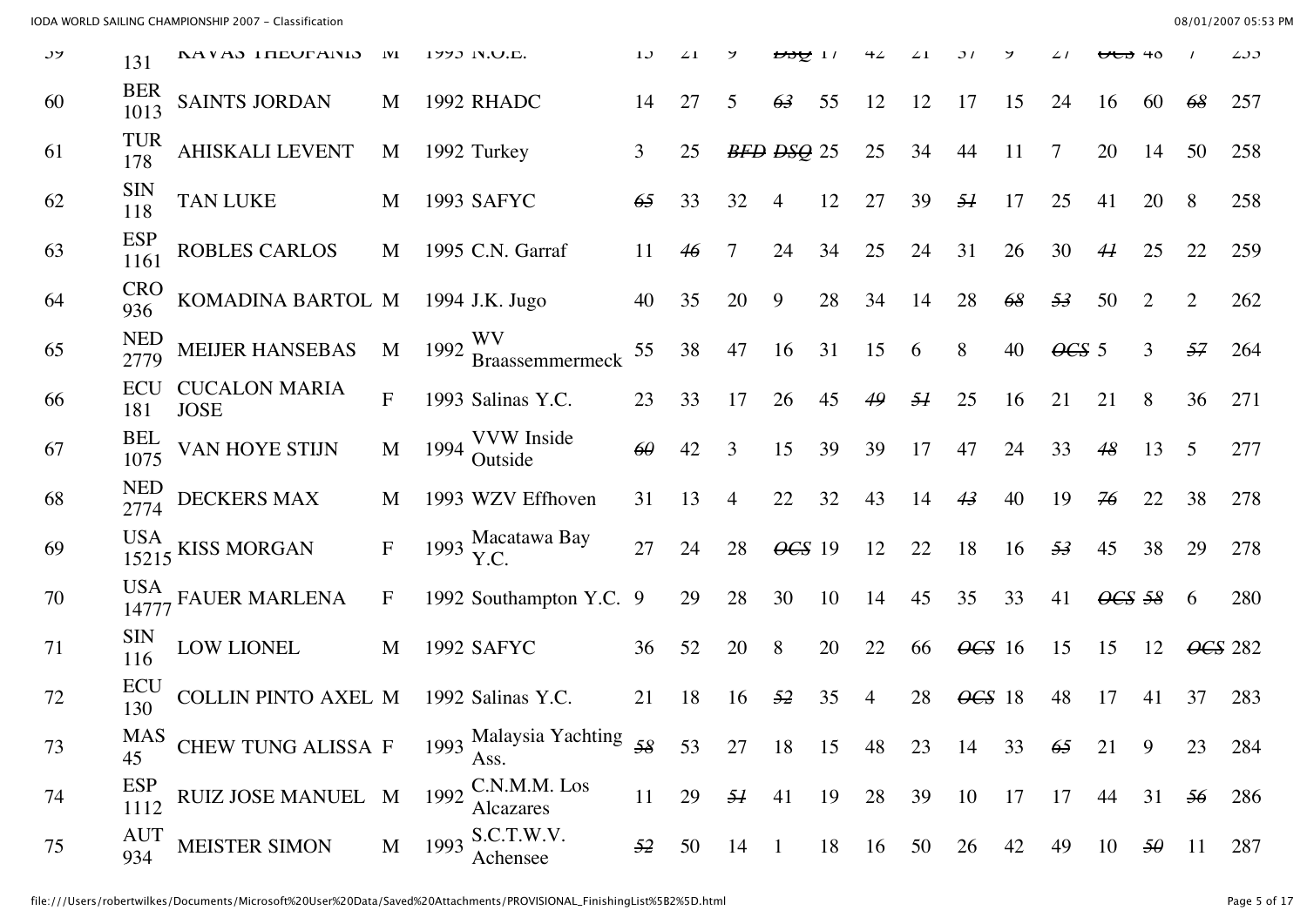| 76 | <b>ECU</b><br>258  | <b>VITERI EDUARDO</b><br><b>ANTONIO</b> | M            |      | 1992 Salinas Y.C.             | 43 | 22             | 43             | 47 | 30             |                |    |                            | 34             | 10 | 22 | 30 | 19 | 287 |
|----|--------------------|-----------------------------------------|--------------|------|-------------------------------|----|----------------|----------------|----|----------------|----------------|----|----------------------------|----------------|----|----|----|----|-----|
| 77 | POL<br>1319        | KOLATA MATEUSZ                          | M            |      | 1993 Mos Gul Ilawa            | 18 | 43             | 10             | 48 | 39             | 20             | 28 | 22                         | 21             | 16 | 40 | 71 | 32 | 289 |
| 78 | <b>NED</b><br>2775 | VAN DIJK JOLBERT                        | M            |      | 1993 WSV Bovenwatir           | 46 | $\overline{4}$ | 48             | 32 | 45             | $\overline{2}$ | 7  | 27                         | 55             | 16 | 37 | 37 | 39 | 292 |
| 79 | <b>DEN</b><br>8107 | <b>HAUMANN OSCAR</b>                    | M            | 1992 | Skovshoved<br>Sejlklub        | 38 | 37             | 3              | 35 | 11             | 52             | 47 | 8                          | 35             | 24 | 29 | 34 | 38 | 292 |
| 80 | <b>GRE</b><br>113  | <b>KAVAS GEORGE</b>                     | M            |      | 1995 N.O.E.                   | 52 | 35             | $\angle 0GS$ 1 |    | 9              | 39             | 30 | 36                         | 36             | 47 | 58 |    | 9  | 295 |
| 81 | 40                 | <b>MAS MOHD AFENDY</b><br>KHAIRULNIZAM  | M            | 1993 | Malaysia Yachting<br>Ass.     | 22 | 34             | 11             | 31 | $\overline{4}$ | 52             | 25 | $4\theta$                  | 38             | 37 | 34 | 39 | 20 | 295 |
| 82 | <b>IRL</b><br>1269 | <b>O'REGAN CIAN</b>                     | M            |      | 1992 Kinsale Y.C.             | 48 | 35             | 56             | 19 | 30             | 36             | 7  | 60                         | 3              |    | 13 | 58 | 49 | 297 |
| 83 | <b>NZL</b><br>4262 | MACKAY SAM                              | M            | 1993 | Napier Sailing<br>Club        | 38 | 54             |                | 31 | 40             | 68             | 51 | $\angle 0$ $\angle 8$      |                | 43 | 22 |    | 18 | 307 |
| 84 | <b>PUR</b><br>5599 | <b>NIGAGLIONI</b><br>TORRES JOSÉ J.     | M            |      | 1992 Puerto Rico              | 25 | 39             | $BFD$ 3        |    | 21             | 23             | 62 | 38                         | 41             | 22 | 44 | 39 | 12 | 307 |
| 85 | <b>ESP</b><br>1171 | <b>XAMMAR JORDI</b>                     | M            |      | 1993 C.N. el Masnou           | 41 | 42             | 13             | 14 | 31             | 35             | 37 | 22                         | 24             | 43 | 12 | 36 | 49 | 307 |
| 86 | <b>TUR</b><br>706  | YURTSEVEN CEYLA                         | $\mathbf{F}$ | 1993 | Cesme Sailing<br>Club - Izmir | 19 | 32             | 32             | 30 | 37             | 23             | 30 | 16                         | $5\theta$      | 38 | 11 | 44 | 53 | 312 |
| 87 | <b>GBR</b><br>5682 | <b>SMITH AARON</b>                      | M            |      | 1993 Papercourt               | 8  | 8              | $\angle$ CS 57 |    | 65             | 28             | 3  | 11                         | $\angle 0GS$ 7 |    | 24 | 45 | 57 | 313 |
| 88 | <b>GBR</b><br>5505 | <b>TOWNROW</b><br><b>CHRISTIAN</b>      | M            |      | 1993 Restronguet              | 34 | 17             | $\angle$ CS 17 |    | 32             | 29             | 29 | 37                         | 45             | 23 | 18 | 67 | 35 | 316 |
| 89 | <b>SIN</b><br>117  | NG DANIELLA                             | F            |      | <b>1992 SAFYC</b>             | 72 | 56             | 15             | 21 | 12             | 48             | 16 | $\angle 665$ 50            |                | 54 | 27 | 13 | 16 | 328 |
| 90 | <b>URU</b><br>185  | <b>OTEGUI AGUSTIN</b>                   | M            |      | 1992 Y.C. Punta del<br>Este   | 61 | 23             | 9              | 62 | 14             | 56             | 43 | 12                         | 13             | 36 | 33 | 31 | 64 | 331 |
| 91 | BRA<br>3325        | <b>MAZZAFERRO</b><br><b>CARLO</b>       | M            |      | 1993 Y.C. Santo Amaro         | 25 | 20             | $\angle$       | 49 | 51             | 4              | 9  | $\overline{\text{OCS}}$ 13 |                | 20 | 14 | 55 | 73 | 333 |
|    | DEI                |                                         |              |      |                               |    |                |                |    |                |                |    |                            |                |    |    |    |    |     |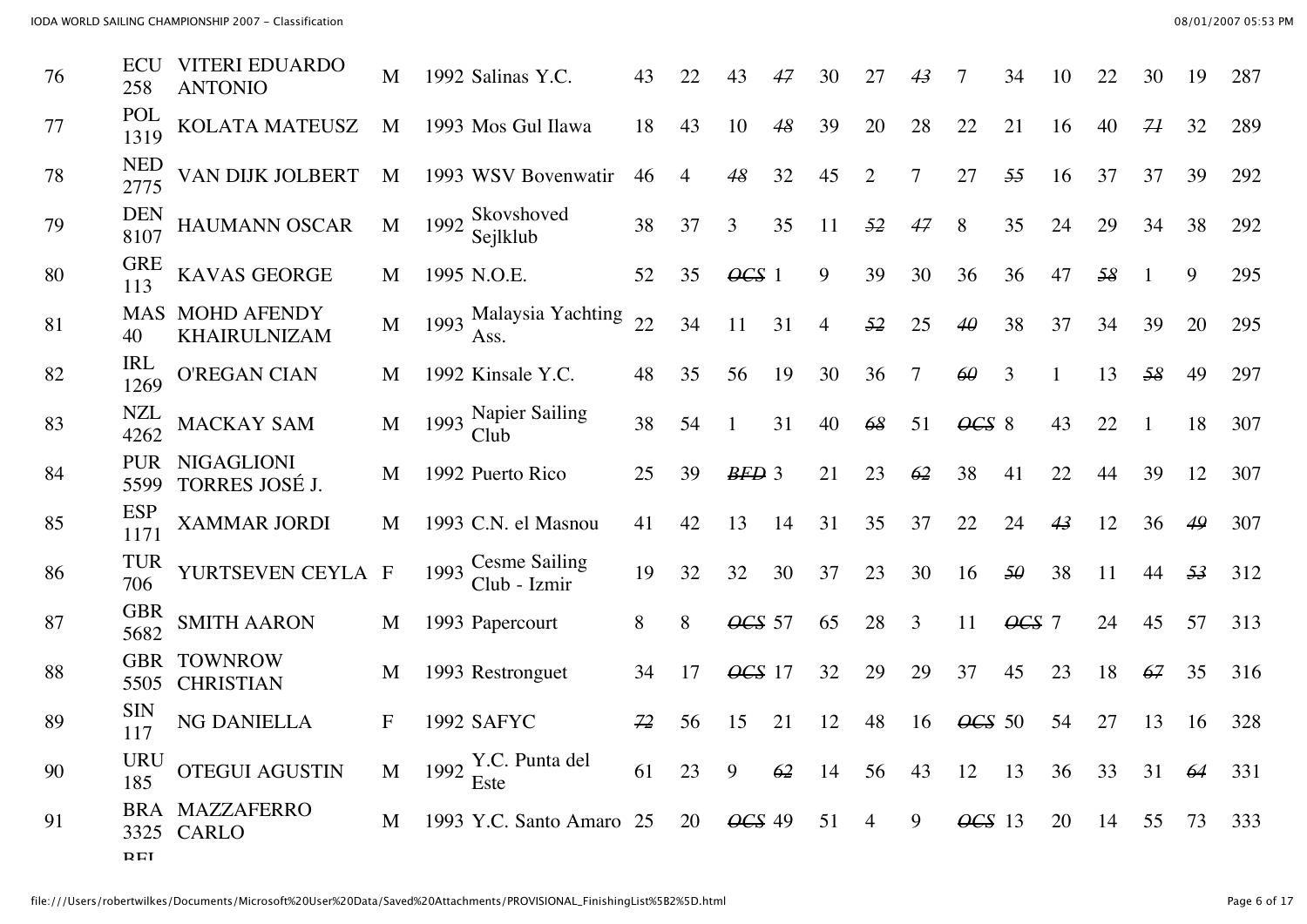| 92              | DĽL<br>1080         | VANDORMAEL SAM M                       |              |                  | 1993 VVW Galgenweel 16           |    | 44          | 8               | 74 | 64          | 15 | 18            | 46                      | 30 | 26 | 13             | 53             | 75 | 333 |
|-----------------|---------------------|----------------------------------------|--------------|------------------|----------------------------------|----|-------------|-----------------|----|-------------|----|---------------|-------------------------|----|----|----------------|----------------|----|-----|
| 93              | <b>PUR</b><br>4557  | <b>MONLLOR</b><br><b>FERNANDO</b>      | M            |                  | 1993 Puerto Rico                 | 52 | 30          | $BFD$ 35        |    | 3           | 50 | 38            | 38                      | 29 | 50 | 32             | 10             | 21 | 336 |
| 94              | <b>SWE</b><br>4211  | <b>ABENIUS VICTOR</b>                  | M            |                  | 1994 Naas Y.C.                   | 7  | 28          | 7               | 57 | 52          | 21 | 33            | 45                      | 37 | 20 | 74             | 43             | 44 | 337 |
| 95              | <b>SLO</b><br>957   | KOCJANCIC ENEJ                         | M            |                  | 1993 J.K. Jadro Koper            | 17 | 37          | $\angle 4GS$ 25 |    | 22          | 36 | 42            | 25                      | 56 | 30 | 51             | 18             | 34 | 337 |
| 96              | <b>TUR</b><br>1058  | <b>DEMIREL HALIL</b>                   | M            | 1993             | Gokova Sailing<br>Club           | 39 | 8           | 38              | 55 | 16          | 40 | 57            | 43                      | 37 | 22 | 65             | 17             | 23 | 338 |
| 97              | <b>AUT</b><br>121   | <b>LOIBELSBERGER</b><br><b>TANJA</b>   | $F_{\rm}$    |                  | 1993 U.Y.C. Neusiedl             | 41 | 10          | $\angle$ CS 32  |    | 22          | 54 | <b>DNF</b> 23 |                         | 20 | 22 |                | 33             | 75 | 339 |
| 98              | <b>ARG</b><br>3018  | MAJDALANI MATEO M                      |              | <b>1994 CNSI</b> |                                  | 20 | 65          | 5               | 33 | 8           | 53 | 56            | 27                      | 58 | 58 | 73             | 9              | 13 | 340 |
| 99              | <b>JPN</b><br>2965  | ISOZAKI TETSUYA                        | M            |                  | 1992 Ibaragi Y.C.                | 35 | 67          | 20              | 23 | 2           | 32 | 32            | 58                      | 57 | 63 | $\angle 665$ 6 |                | 17 | 345 |
| 100             | 1200                | CAN CHAPLIN-SAUNDERS<br><b>JACOB</b>   | M            |                  | 1992 Chester Y.C.                | 40 | 19          | 25              | 47 | 20          | 46 | 27            | 28                      | 60 | 65 | 36             | 44             | 19 | 351 |
| 101             | <b>PUR</b><br>5395  | <b>RIOS RAUL</b>                       | M            |                  | 1993 Club Nautico de<br>San Juan | 56 | 41          | 45              | 20 | 64          | 45 | 57            | 7                       | 4  | 17 | 30             | 30             | 71 | 352 |
| 102             | 360                 | MEX YANEZ SOLORZANO<br><b>SANTIAGO</b> | M            |                  | 1992 Porto Bravo                 | 57 | 16          | 46              | 6  | 5           | 57 | 48            | 54                      | 75 | 44 | 55             | 11             | 10 | 352 |
| 103             | <b>AUS</b><br>305   | <b>OTT SEAN</b>                        | M            |                  | 1992 Southport Y.C.              | 47 | 40          | OCS 7           |    | 17          | 31 | $D\!N\!F$ 19  |                         | 23 | 60 | $\theta$ CS 9  |                | 14 | 352 |
| 104             | <b>USA</b><br>13852 | WEFER MATTHEW                          | M            |                  | 1992 Sea Cliff Y.C.              | 21 | 53          | 33              | 18 | 53          | 13 | 21            | 26                      | 64 | 21 | 35             | 62             | 60 | 354 |
| 105             | <b>URU</b><br>182   | ROGNONI FEDERICO M                     |              |                  | 1992 Nautilus Y.C.               | 21 | 22          | 25              | 73 | 55          | 20 | 39            | 10                      | 41 | 39 | 14             | 74             | 73 | 359 |
| 106             | <b>FRA</b><br>1814  | MOREL THOMAS                           | M            |                  | 1992 COYC Hyères                 | 27 | 15          | 26              | 54 | 48          | 47 | 6             | 39                      | 44 | 31 | 23             | 74             | 55 | 360 |
| 107             | <b>TUR</b><br>308   | <b>ARIN OKAN</b>                       | M            |                  | 1993 Istanbul Sailing<br>Club    | 19 | 38          | 19              | 50 | 44          | 25 | 24            | 78                      | 26 | 29 | 31             | 73             | 55 | 360 |
| 10 <sup>Q</sup> |                     | <b>BRA MATSCHINSKE</b>                 | $\mathbf{M}$ |                  | 1004 Clube Naval                 | 51 | $\Lambda$ 0 | 51              | 22 | $\Lambda$ 0 | 26 | 17            | $\mathcal{D}$ $\Lambda$ | 10 | 26 | $\gamma_A$     | 2 <sub>A</sub> | 27 | 260 |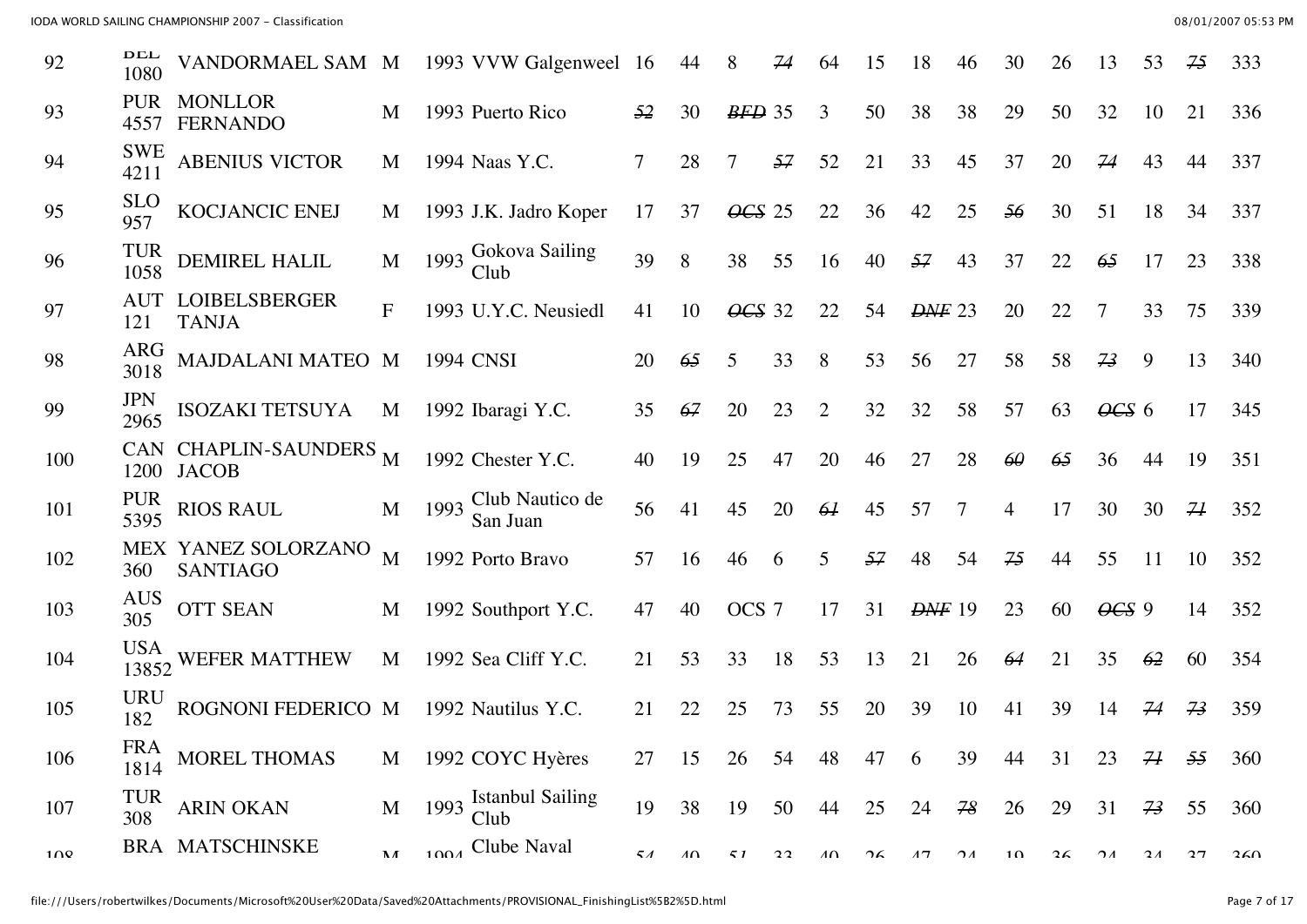| <b>100</b> |                    | 3317 MATHEUS                                   | 1 <b>VI</b>  | エフフサ     | Charitas                          |    |                     |                |            |               |    |               |                 |             | эv |                  |    | ا ن | JUU |
|------------|--------------------|------------------------------------------------|--------------|----------|-----------------------------------|----|---------------------|----------------|------------|---------------|----|---------------|-----------------|-------------|----|------------------|----|-----|-----|
| 109        | <b>CRO</b><br>892  | <b>BACIC DOMINIK</b>                           | M            |          | 1993 J.K. Sv. Kroevan             | 31 | 27                  | 23             | 22         | $\mathcal{H}$ | 44 | 40            | $\angle$ CS 10  |             | 44 | 68               | 20 | 34  | 363 |
| 110        | <b>RSA</b><br>1370 | THOMPSON BREVAN M                              |              |          | 1993 Zeekoevlei Y.C.              | 12 | 14                  | $\angle$ CS 75 |            | 63            |    | 12            | 6               | 9           | 24 | $\angle 0$ CS 76 |    | 72  | 364 |
| 111        | <b>URU</b><br>194  | <b>UMPIERRE OLIVER</b>                         | M            | 1992     | Y.C. Punta del<br>Este            | 38 | 30                  | $BFD$ 67       |            | 68            | 14 | 3             | 30              | 22          | 55 | 11               | 49 | 45  | 364 |
| 112        | <b>PER</b><br>216  | <b>PULIATTI</b><br><b>FRANCESCO</b>            | M            | 1993 CRL |                                   | 62 | $\theta$            | 31             | 20         | 38            | 41 | 34            | 55              | 40          | 46 | 39               | 22 |     | 367 |
| 113        | <b>RUS</b><br>777  | PILGUNOV VICTOR                                | M            |          | 1993 Shvsm - mo                   | 16 | 31                  | 52             | 27         | 73            | 18 | 43            | 21              | 41          | 62 | 30               | 47 | 43  | 369 |
| 114        | <b>BRA</b><br>3248 | <b>SWAN CAIO</b>                               | M            |          | 1994 Rio Y.C.                     | 31 | 46                  | $BFD$ 45       |            | 35            | 64 | 25            | $\angle 4GS$ 23 |             | 33 | 26               | 6  | 41  | 375 |
| 115        | 3463               | NOR KJELLSTRAND<br><b>SIMON</b>                | M            |          | 1992 Tönsberg S.S.                | 24 | $D\!\!\!\!\perp$ 51 |                | 73         | 53            | 8  | 16            | 23              | 25          | 32 | 46               | 50 | 47  | 375 |
| 116        | <b>SLO</b><br>63   | PLETIKOS KIM                                   | F            |          | 1994 J.K.Burja Rola               | 44 | 28                  | 34             | 25         | 51            | 46 | 32            | 27              | 59          | 11 | $\angle 665$ 52  |    | 29  | 379 |
| 117        | IRL<br>1153        | <b>KISSANE DIANA</b>                           | $\mathbf{F}$ |          | 1992 Howth Y.C.                   | 33 | 21                  | $BFD$ 48       |            | 47            | 45 | 31            | 36              | $\angle 46$ |    | 25               | 36 | 13  | 381 |
| 118        | <b>ISV</b><br>7003 | <b>BARNES NIKOLE</b>                           | $\mathbf F$  |          | 1993 St.Thomas Y.C.               | 54 | 26                  | 45             | 19         | 33            | 46 | 56            | 31              | 14          | 42 | 17               | 63 | 58  | 383 |
| 119        | <b>GRE</b><br>110  | <b>KARYSTINAIOS</b><br><b>GEORGE</b>           | M            |          | 1994 N.C. Katikon<br>Vovliagmenis | 25 | 55                  | $\angle 9$     |            | 13            | 67 | <b>DNF</b> 45 |                 | 35          | 56 | 49               | 10 | 20  | 384 |
| 120        | <b>JPN</b><br>3113 | <b>OHINATA KISAKI</b>                          | F            |          | 1993 Yokohama Jr Y.C.             | 67 | 68                  | 23             | 15         | 10            | 68 | 61            | 44              | 47          | 47 | 51               | 10 | 10  | 385 |
| 121        | <b>NED</b><br>2626 | <b>NEELEMAN GUUS</b>                           | M            | 1992 RZV |                                   | 23 | 36                  | OCS 19         |            | $ESQ$ 30      |    | 27            | $\angle$ CS 47  |             | 49 | 30               | 25 | 14  | 385 |
| 122        | <b>AUS</b><br>295  | WEARN MATTHEW M 1995 Royal Perth Y.C. 49 51 62 |              |          |                                   |    |                     |                | 61         | 69            | 27 | 18            | 34              | 13          | 6  | 33               | 46 | 52  | 390 |
| 123        | <b>BEL</b><br>1011 | VAN HECKE BRAM                                 | M            |          | 1992 ZSC Broechem                 | 48 | 14                  | 31             | $79 \t 60$ |               | 22 | 15            | 34              | 43          | 47 | 43               | 51 | 42  | 390 |
| 124        | <b>NOR</b><br>3465 | <b>GUNDERSEN ANE</b>                           | $\mathbf{F}$ |          | 1992 Baerum Sail Club 29 37       |    |                     | 61             | 44         | 42            | 37 | 46            | 66              | 20          | 62 | 27               | 18 | 29  | 390 |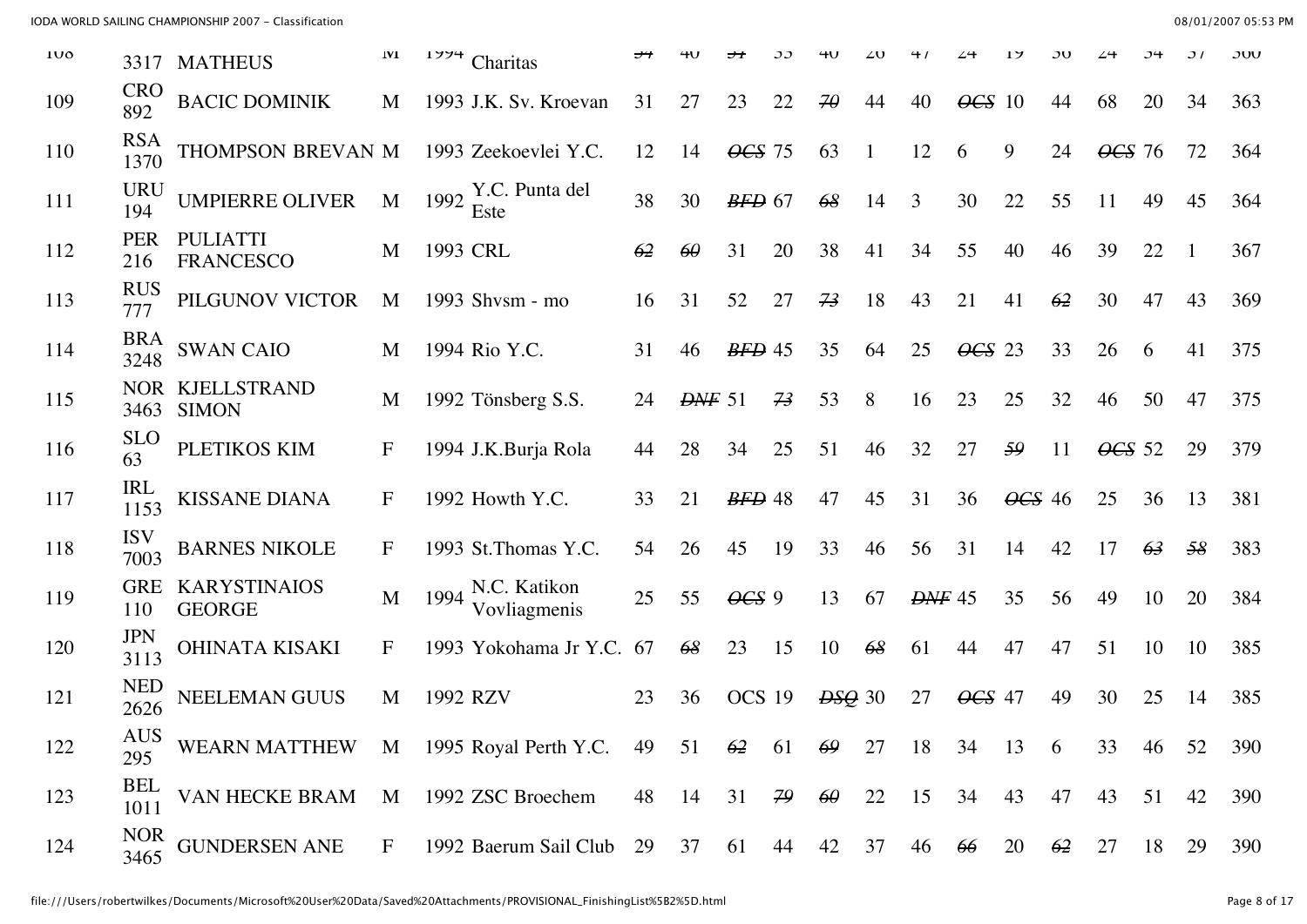| 125 | <b>PER</b><br>285  | <b>ARCE GUILLERMO</b>               | M            | 1992 CRL                                     | 36 | 34 | 15                         | 49 | 43             | 43        | 40           | 32             | 52             | 37 |        | 32 | 33 | 394 |
|-----|--------------------|-------------------------------------|--------------|----------------------------------------------|----|----|----------------------------|----|----------------|-----------|--------------|----------------|----------------|----|--------|----|----|-----|
| 126 | <b>FIN</b><br>465  | NIKKILA MIIKKA                      | M            | 1993 TPS                                     | 32 | 40 | <b>DNF42</b>               |    | 43             | 6         | 19           | $\angle$ CS 37 |                | 9  | OCS 47 |    | 36 | 396 |
| 127 | <b>BEL</b><br>1079 | <b>LOOTENS QUINTEN</b>              | M            | <b>VVW</b> Inside<br>1994<br>Outside         | 39 | 45 | $\overline{\text{OCS}}$ 34 |    | 23             | $7\theta$ | 26           | 52             | 51             | 41 | 42     | 13 | 33 | 399 |
| 128 | <b>FIN</b><br>463  | <b>MIKKOLA MATIAS</b>               | M            | 1994 HSK                                     | 45 | 36 | 19                         | 71 | 74             | 49        | 25           | 47             | 21             | 31 |        | 75 | 53 | 404 |
| 129 | <b>POR</b><br>2303 | <b>MARIA CUNHA</b><br><b>MANUEL</b> | M            | 1992 SC Porto                                | 48 | 38 | 36                         | 30 | 17             | 47        | 53           | 57             | 39             | 48 | 34     | 15 | 63 | 405 |
| 130 | <b>PUR</b><br>5565 | <b>GONZALEZ RAMON</b>               | M            | 1993 Puerto Rico                             | 28 | 39 | $\angle 4GS$ 22            |    | 68             | 40        | 49           | 37             | $\overline{4}$ | 29 | 48     | 55 | 55 | 406 |
| 131 | <b>ISR</b><br>364  | <b>SAHINO LIOR</b>                  | M            | 1993 Haifa Sailing                           | 49 | 36 | 46                         | 69 | 14             | 51        | 29           | 18             | 23             | 40 | 31     | 75 | 70 | 406 |
| 132 | <b>GBR</b><br>5412 | <b>ROBINSON BEN</b>                 | M            | 1993 West Kirby                              | 23 | 29 | 62                         | 37 | 61             | 32        | 33           | 63             | 38             | 42 | 42     | 40 | 33 | 410 |
| 133 | <b>CRO</b><br>949  | <b>GRGA VERDAN</b>                  | M            | 1993 J.K. Labud                              | 47 | 49 | 17                         | 53 | 44             | 30        | 19           | 53             | 47             | 26 | 62     | 69 | 26 | 411 |
| 134 | <b>DOM</b><br>23   | <b>ARIZA EDUARDO</b>                | M            | 1994 ADO                                     | 22 | 57 | $\angle 9$                 |    | 58             | 58        | 63           | 38             | 54             | 43 | 53     | 7  | 17 | 416 |
| 135 | <b>SWE</b><br>4061 | PETTERSON GUSTAV M                  |              | 1993 OTS                                     | 17 | 31 | 30                         | 60 | 54             | 24        | 41           | 31             | 52             | 30 | OCS 64 |    | 56 | 426 |
| 136 | <b>TUR</b><br>143  | <b>BAYKAN MELIS</b>                 | $\mathbf F$  | <b>Cesme Sailing</b><br>1992<br>Club - Izmir | 19 | 9  | $\angle$ CS 70             |    | 67             | 12        | 41           | $\angle$ CS 31 |                | 19 | 7      | 75 | 79 | 429 |
| 137 | <b>NED</b><br>2752 | <b>GOEDHART PIETER</b>              | M            | 1994 K.W.V.L.                                | 47 | 60 | 14                         | 29 | 31             | 41        | 61           | 58             | 72             | 67 | 58     | 4  | 27 | 430 |
| 138 | <b>IRL</b><br>1169 | <b>O'REGAN COLM</b>                 | M            | 1994 Kinsale Y.C.                            | 28 | 31 | $\angle$ CS 28             |    | $\overline{2}$ | 44        | 48           | 55             | 71             | 27 | 52     | 78 | 45 | 431 |
| 139 | <b>FIN</b><br>456  | <b>VOUTILAINEN IDA</b>              | $\mathbf{F}$ | 1993 LPS                                     | 37 | 50 | 59                         | 67 | 51             | 31        | $D\!N\!F$ 41 |                | 11             | 26 | 12     | 59 | 57 | 434 |
| 140 | <b>IRL</b><br>1151 | <b>O'KEEFFE KILLIAN</b>             | M            | 1994 Royal Cork Y.C.                         | 41 | 45 | 16                         | 72 | 78             | 38        | 42           | 17             | 19             | 48 | 57     | 60 | 51 | 434 |
|     | <b>CTIT</b>        |                                     |              |                                              |    |    |                            |    |                |           |              |                |                |    |        |    |    |     |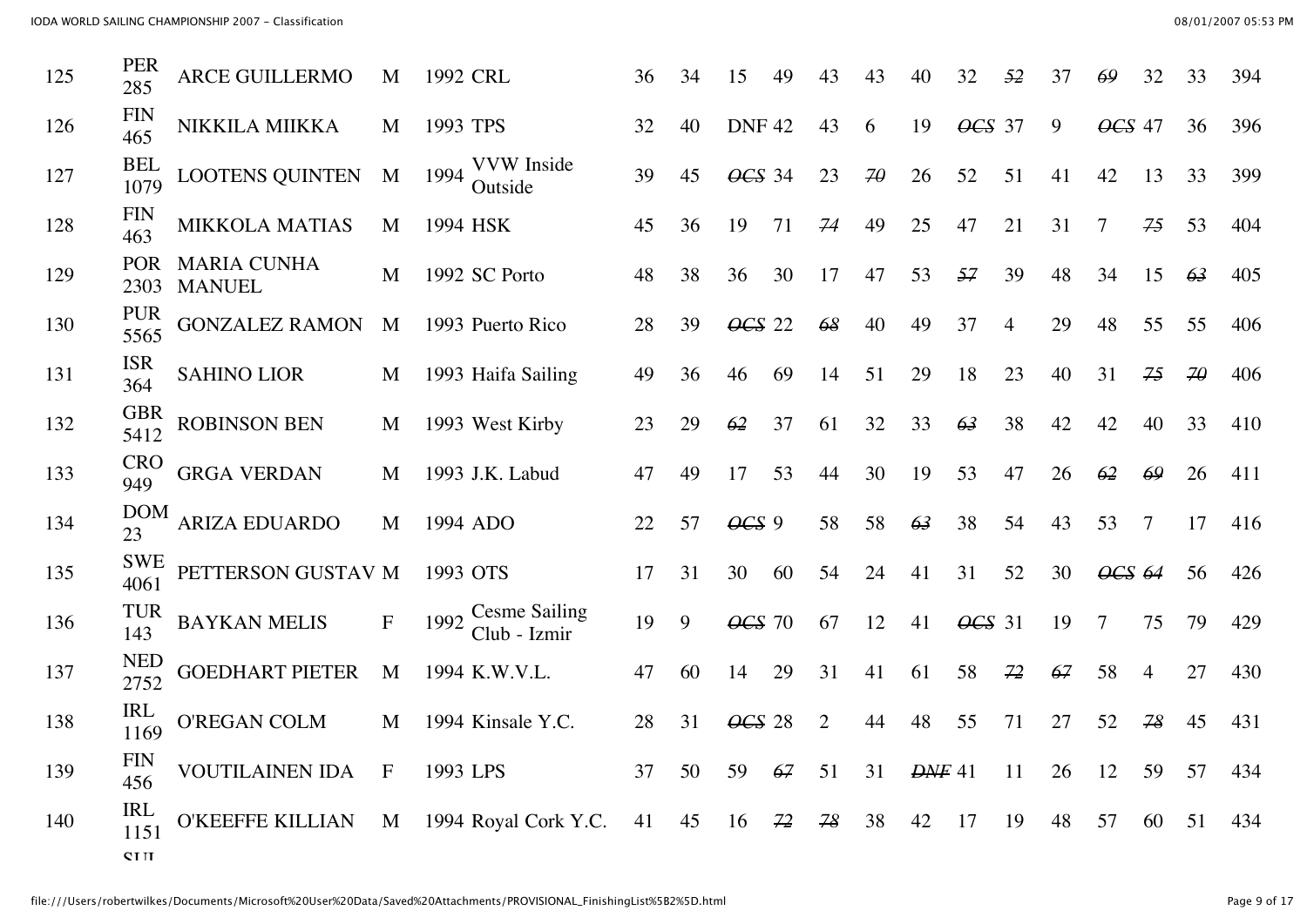| 141 | JUI<br>1472         | <b>RIGOT GUILLAUME</b>                      | M         |      | 1993 S.N. de Genève                               | 53                  |                     | 33                               | 58          | 54 | 50    | 34                   | 14    | 63                  | 33 | 38 | 79            | 54      | 438 |
|-----|---------------------|---------------------------------------------|-----------|------|---------------------------------------------------|---------------------|---------------------|----------------------------------|-------------|----|-------|----------------------|-------|---------------------|----|----|---------------|---------|-----|
| 142 | POL<br>280          | KUBIAK TADEUSZ                              | M         | 1994 | <b>SEJK Pogon</b><br>Szczecin                     | 33                  | <b>DNF</b> 22       |                                  | 50          | 80 | 7     | 65                   | 29    | 66                  | 55 | 36 | 18            | 59      | 440 |
| 143 | <b>BER</b><br>1033  | <b>ASTWOOD CONNOR</b>                       | M         | 1994 | Royal Bermuda<br>Y.C.                             | 51                  | 63                  | 12                               | 26          | 22 | 54    | 59                   | 69    | 62                  | 68 | 59 | 23            | 11      | 442 |
| 144 | <b>URU</b><br>240   | PEREZ IGNACIO                               | M         |      | 1993 Nautilus Y.C.                                | 26                  | 62                  | 6                                | 43          | 42 | 71    | 45                   | 48    | 68                  | 77 | 59 | 20            | 24      | 443 |
| 145 | <b>ISV</b><br>1995  | <b>TAYLER</b><br><b>ALECSANDER</b>          | M         |      | 1995 St.Thomas Y.C.                               | $ESQ$ 25            |                     | 22                               | 38          | 48 | 36    | 67                   | 45    | 25                  | 45 | 58 | 35            | OCS 444 |     |
| 146 | <b>GER</b><br>11968 | <b>OSTER MAURICE</b>                        | M         | 1993 | <b>WSV</b><br>Altwarmbüchen                       | 40                  | 54                  | 14                               | 62          | 53 | 40    | 52                   | 54    | 49                  | 52 | 46 | 29            | 16      | 445 |
| 147 | <b>SUI</b><br>1452  | <b>KELLER JOCELYN</b>                       | M         |      | <b>1994 CNLY</b>                                  | 26                  | 47                  | 6                                | $B_{29}$ 46 |    | 57    | 64                   | 63    | 31                  | 58 | 39 | 19            | 54      | 446 |
| 148 | THA<br>113          | <b>PAENYAEM</b><br><b>NATTHAWUT</b>         | M         |      | <b>1992 YRAT</b>                                  | 45                  | 51                  | 53                               | 36          | 29 | 17    | 52                   | 42    | 49                  | 59 | 64 | 48            | 24      | 446 |
| 149 | TRI<br>1012         | <b>SCOTT WESLEY</b>                         | M         |      | Trinidad & Tobago<br>1993 Optimist Dinghy<br>Ass. | $\mathcal{A}\theta$ | 48                  | 37                               | 21          | 77 | 50    | 20                   | 47    | 55                  | 25 | 24 | 57            | 68      | 452 |
| 150 | <b>HUN</b><br>1286  | PECH FANNI                                  | $F_{\rm}$ |      | 1993 RVSE                                         | 64                  | 45                  | 21                               | 11          | 52 | 57    | 49                   | 64    | 35                  | 54 | 29 | 40            | 60      | 453 |
| 151 | <b>ISR</b><br>619   | SCHWARTZ YUVAL                              | M         |      | 1993 Hertzelia                                    | 29                  | 47                  | 55                               | 27          | 74 | 62    | 54                   | 48    | 43                  | 40 | 26 | 46            | 38      | 453 |
| 152 | <b>MAS</b><br>41    | <b>BOON QUAN KOH</b>                        | M         | 1994 | Malaysia Yachting<br>Ass.                         | 71                  | 75                  | 13                               | 15          | 2  | 74    | <b>DNF</b> 66        |       | 46                  | 68 | 72 | 17            | 10      | 454 |
| 153 | 548                 | <b>MEX PATRON MARTINEZ</b><br><b>JAVIER</b> | M         |      | 1993 Porto Bravo                                  | 63                  | 64                  | 53                               | 24          | 41 | 42    | $\overline{4\theta}$ | 56    | $\mathcal{Z}\theta$ | 34 | 35 | 26            | 16      | 454 |
| 154 | <b>ESP</b><br>1463  | FRAU TONI                                   | M         |      | 1994 C.N. S'Arenal                                | 32                  | 72                  | 39                               | 39          | 23 | 55    | 50                   | 53    | 51                  | 53 | 49 | 19            | 47      | 455 |
| 155 | <b>ISV</b><br>2401  | GIBBONS WILLIAM M 1993 St.Croix Y.C.        |           |      |                                                   |                     | 46 63 $\theta$ CS 6 |                                  |             |    | 62 17 |                      | 46 49 | 59                  | 51 | 18 | $39 \quad 63$ |         | 456 |
| 156 | <b>SUI</b><br>1200  | <b>VAN</b><br><b>CAMPENHOUDT</b>            |           |      | M 1992 C.N. de Versaix                            | 30 8                |                     | 24 68 57 <del>OCS</del> 37 51 58 |             |    |       |                      |       |                     | 36 | 15 | 78 72         |         | 456 |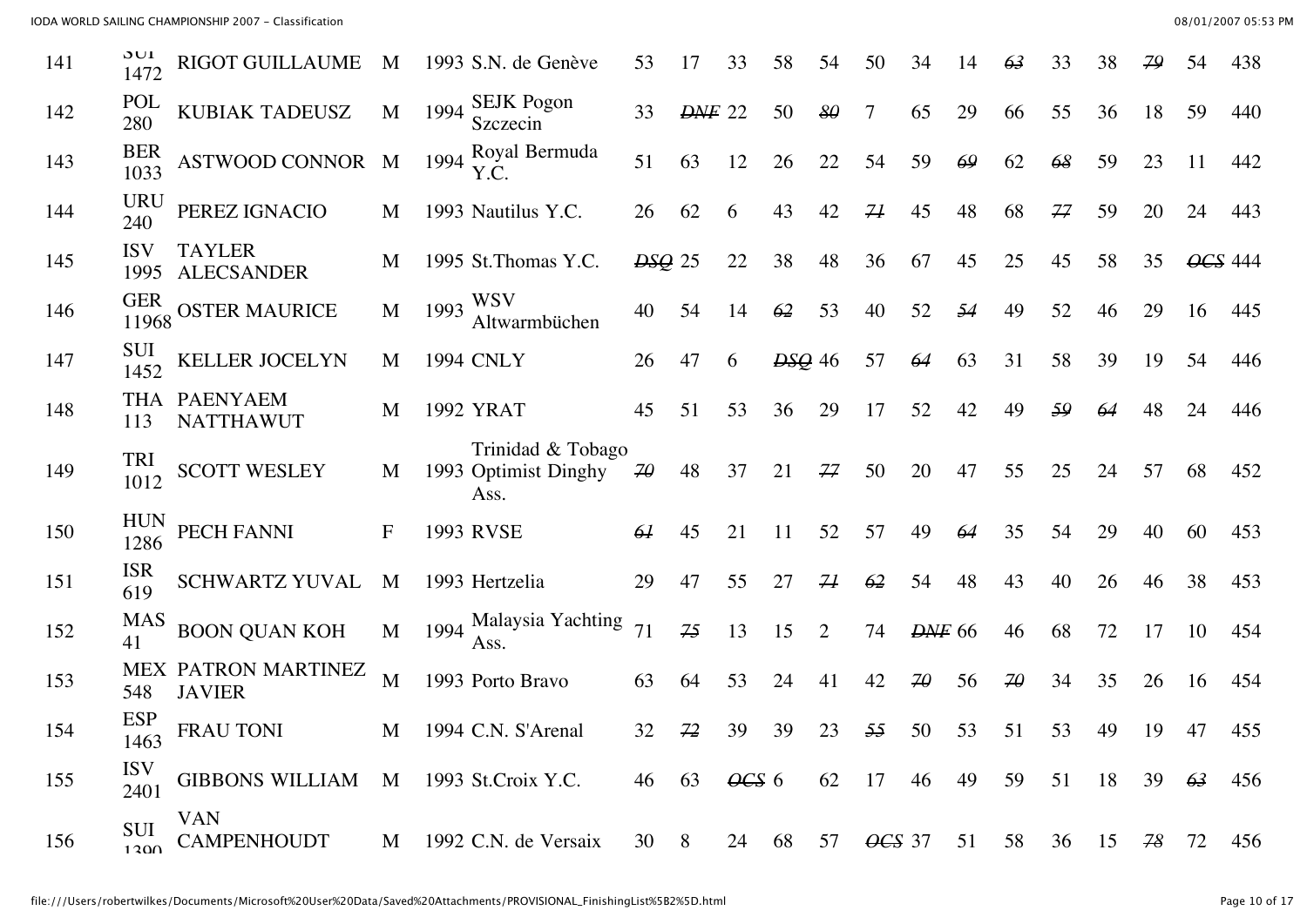| 1.) 7V | <b>GAETAN</b> |
|--------|---------------|
|--------|---------------|

| 157 | 1368               | RSA CROSLAND<br><b>MICHAEL</b>                       | M            |          | 1993 Zeekoevlei Y.C.        | 43 | 48 | 38                         | 52 | 60            | 37 | 21        | 39             | 33             | 37 | <del>DNF</del> 61 |    | 48 | 456     |
|-----|--------------------|------------------------------------------------------|--------------|----------|-----------------------------|----|----|----------------------------|----|---------------|----|-----------|----------------|----------------|----|-------------------|----|----|---------|
| 158 | <b>NOR</b><br>3540 | ANDERSEN MAGNUS M                                    |              |          | 1993 Nesodden S.F.          | 59 | 57 | 43                         | 42 | 64            | 79 | 44        | 26             | 39             | 35 | 47                | 28 | 36 | 456     |
| 159 | <b>UKR</b><br>93   | <b>KYSELOVA ANNA</b>                                 | $\mathbf F$  |          | 1993 Kiev Sea               | 39 | 41 | $BFD$ 64                   |    | 72            | 35 | 15        | 35             | 26             | 32 | 28                | 84 | 70 | 457     |
| 160 | <b>NOR</b><br>3332 | JACOBSEN AKSEL S. M                                  |              |          | 1993 Fredikstad S.F.        | 46 | 39 | 44                         | 57 | 33            | 41 | 38        | 59             | 66             | 71 | <b>DNF 24</b>     |    | 12 | 459     |
| 161 | <b>THA</b><br>114  | THAMSOONTORN<br><b>NAVEE</b>                         | M            |          | 1992 YRAT                   | 30 | 74 | 42                         | 48 | 12            | 69 | 72        | 25             | 53             | 60 | 43                | 33 | 44 | 459     |
| 162 | <b>FIN</b><br>464  | <b>TAPPER KAARLE</b>                                 | M            | 1995 HSK |                             | 54 | 53 | 33                         | 58 | <b>DNE 34</b> |    | 62        | 30             | 44             | 15 | 10                | 77 | 46 | 462     |
| 163 | <b>BER</b><br>1070 | <b>BULHOES BRIAN</b>                                 | M            |          | 1993 Royal Bermuda<br>Y.C.  | 60 | 72 | 29                         | 13 | 75            | 65 | 64        | 19             | 38             | 50 | 61                | 34 | 30 | 463     |
| 164 | <b>MEX</b><br>500  | <b>AMPUDIA</b><br><b>HERNANDEZ</b><br><b>GERARDO</b> | M            |          | 1993 El Zarco               | 45 | 44 | 37                         | 36 | 63            | 53 | 37        | 33             | 56             | 21 | 48                | 54 | 75 | 464     |
| 165 |                    | $\frac{13484}{13484}$ SLY AXEL                       | M            |          | 1994 Miami Y.C.             | 65 | 62 | 9                          | 59 | 7             | 63 | 74        | $\angle$ CS 61 |                | 71 | 49                | 15 | 9  | 470     |
| 166 | 21                 | <b>DOM PRIDA LUIS</b><br><b>GUILLERMO</b>            | M            |          | 1993 ADO                    | 50 | 44 | $\overline{\text{OCS}}$ 64 |    | 64            | 33 | 18        | 34             | 46             | 18 | 37                | 62 | 74 | 470     |
| 167 | <b>JPN</b><br>3153 | NAGAHORI YUKA                                        | F            |          | 1992 Chuoku Y.C.            | 57 | 52 | OCS 67                     |    | 43            | 35 | 78        | 43             | 42             | 64 | 31                | 22 | 15 | 471     |
| 168 | <b>ISR</b><br>311  | <b>SOLOMON BARAK</b>                                 | M            |          | 1993 Haifa Sailing          | 56 | 47 | 39                         | 28 | 36            | 34 | 62        | 64             | 77             | 61 | 54                | 28 | 26 | 471     |
| 169 | <b>URU</b><br>119  | <b>BOUZA LUIS</b>                                    | M            |          | 1992 Y.C. Punta del<br>Este | 28 | 14 | 25                         | 60 | 83            |    | DNF DNF 9 |                | $\angle 0GS$ 9 |    | 26                | 61 | 76 | 476     |
| 170 | <b>JPN</b><br>2911 | WAKABAYASHI<br><b>TOMOYO</b>                         | $\mathbf{F}$ |          | 1993 Enoshima Y.C. Jr       | 42 | 73 | 15                         | 32 | 82            | 60 | 76        | 46             | 30             | 35 | 20                | 51 | 72 | 476     |
| 171 | <b>CAN</b><br>1260 | <b>EHVERT PAUL</b>                                   | M            |          | 1993 Royal Canadian<br>Y.C. | 24 | 46 | 18                         | 46 | 49            | 37 | 59        | 29             | 58             | 59 | 64                | 51 |    | OCS 476 |
|     | TAU                |                                                      |              |          |                             |    |    |                            |    |               |    |           |                |                |    |                   |    |    |         |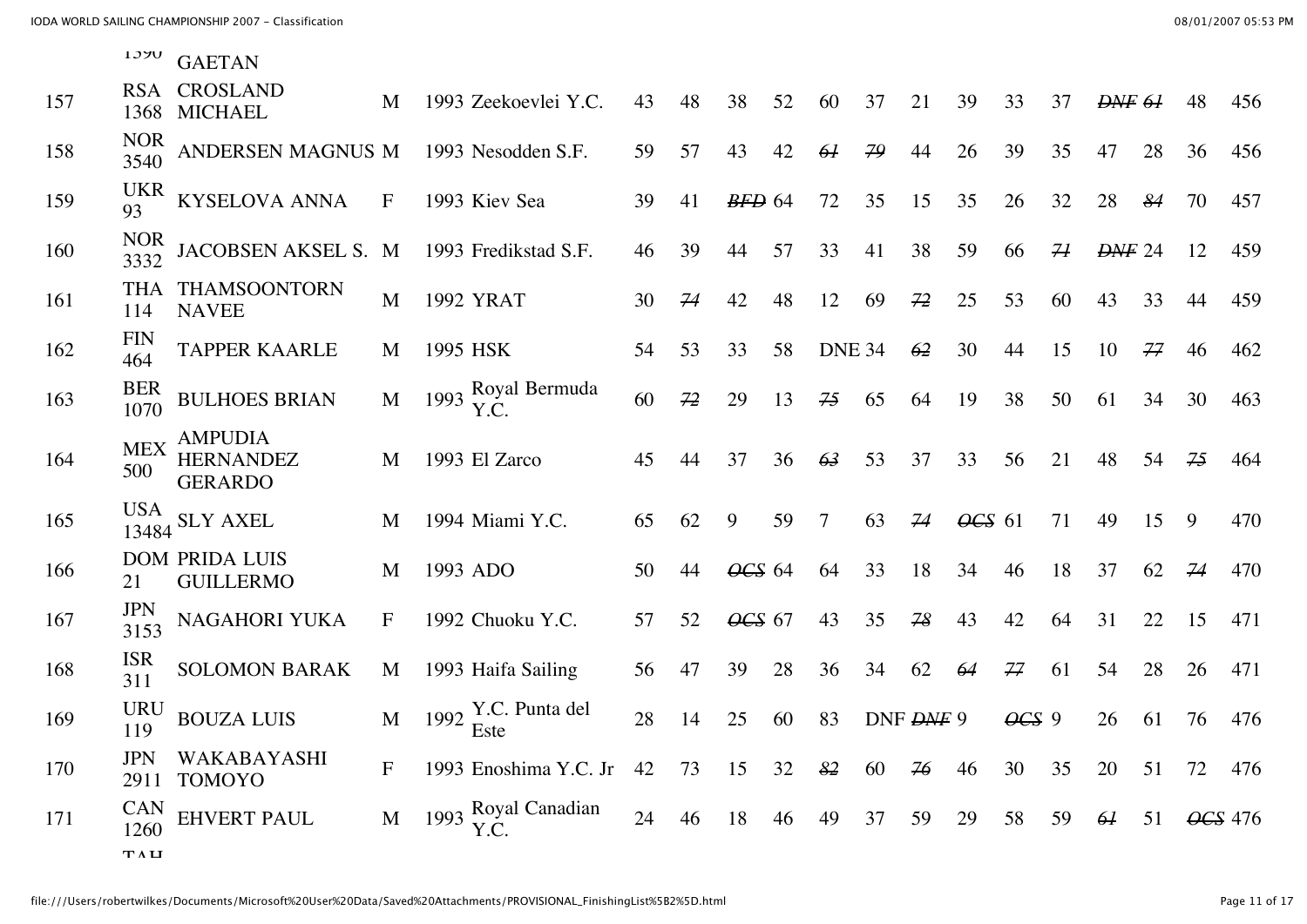| 172   | $1 \Delta \Pi$<br>832 | <b>LABROY VINCENT</b>                    | M                |      | 1992 Y.C. Tahiti                 | 62         | 18 | 49             | 69             | 74 | 31                  | 31                                                                              | 60                  | 63         | 28            | 10        | 79         | 56       | 477        |
|-------|-----------------------|------------------------------------------|------------------|------|----------------------------------|------------|----|----------------|----------------|----|---------------------|---------------------------------------------------------------------------------|---------------------|------------|---------------|-----------|------------|----------|------------|
| 173   | <b>SWE</b><br>4215    | <b>GUNNELING JESPER M</b>                |                  |      | 1993 Hjuviks Båtelub             | 43         | 55 | 57             | 43             | 36 | 38                  | 44                                                                              | 36                  | 30         | 45            | 56        | 67         | $\theta$ | 483        |
| 174   | <b>DOM</b><br>19      | <b>BROS SEBASTIAN</b>                    | M                |      | 1994 ADO                         | 36         | 58 | 30             | 40             | 66 | 71                  | 40                                                                              | $\angle$ CS 36      |            | 62            | 53        | 32         | 31       | 484        |
| 175   |                       | ARG BUCHHOLZ<br>3061 AGUSTIN             | M                |      | 1994 YCO                         | 76         | 55 | $\angle 4GS$ 2 |                | 9  | 69                  | 46                                                                              | 68                  | 70         | 72            | 66        | 25         | 7        | 489        |
| 176   | <b>DOM</b><br>41      | <b>HOLMBOM ERIK</b>                      | M                |      | 1994 ADO                         | 66         | 76 | 27             | 45             | 30 | 67                  | 71                                                                              | 52                  | 61         | 79            | 54        | 8          | 15       | 496        |
| 177   | SUI<br>1478           | WÄCHTER TIM                              | M                |      | 1993 Segelvereinigung<br>Thalvil | 53         | 66 | 22             | 11             | 65 | 55                  | 65                                                                              | 40                  | 63         | 67            | 39        | 65         | 27       | 505        |
| 178   | THA<br>112            | <b>POONPAT</b><br><b>NOPPAKAO</b>        | $\boldsymbol{F}$ |      | 1995 YRAT                        | 37         | 74 | 53             | 36             | 6  | 67                  | 56                                                                              | 74                  | 79         | $\frac{8}{4}$ | $RAF$ 16  |            | 8        | 506        |
| 179   | <b>GER</b>            | $\frac{1}{12032}$ ROTHLAUF PAULINA F     |                  |      | 1994 Bayerischer Y.C.            | 53         | 50 | 46             | 23             | 23 | $\mathcal{Z}\theta$ | 77                                                                              | 44                  | 51         | 56            | 65        | 46         | 52       | 509        |
| 180   | <b>BEL</b><br>967     | <b>COLOMBIE MAÏTÉ</b>                    | $\mathbf F$      | 1992 | Waterclub<br>Oastende Spuikom    | 68         | 66 | OCS 56         |                | 56 | 45                  | 42                                                                              | 51                  | 54         | 32            | 36        | 49         | 25       | 512        |
| 181   | TAH<br>840            | <b>MOUSSET</b><br><b>EMMANUEL</b>        | M                |      | 1993 Y.C. Tahiti                 | 50         | 43 | 40             | 61             | 47 | 62                  | $\mathcal{H}$                                                                   | 33                  | 69         | 39            | 44        | 65         | 28       | 512        |
| 182   | <b>MAS</b><br>82      | <b>MOHD AFENDY</b><br><b>KHAIRUNNISA</b> | F                |      | 1992 Malaysia Yachting<br>Ass.   | 59         | 48 | $BFD$ 33       |                | 7  | 48                  | <b>DNF</b> 61                                                                   |                     | 59         | 54            | 75        | 38         | 31       | 513        |
| 183   | <b>IRL</b><br>1242    | <b>APLIN JAMIE</b>                       | M                |      | 1994 Royal St.George<br>Y.C.     | 50         | 59 | $\overline{2}$ | 38             | 55 | 64                  | 47                                                                              | 60                  | 53         | 59            | 32        | 61         | 77       | 516        |
| 184   | POL<br>1089           | <b>ILSKA EWA</b>                         | $\boldsymbol{F}$ | 1993 | <b>SEJK</b> Pogon<br>Szczecin    | 68         | 59 | $BFD$ 41       |                | 37 | 29                  | 48                                                                              | 42                  | 64         | 61            | 55        | 53         | 30       | 519        |
| 185   | <b>CHI</b><br>206     | <b>ROBERTSON</b><br><b>MATIAS</b>        | M                |      | 1995 Yates Algarrobo             | 49         | 68 | 4              | 62             | 26 | 56                  | 57                                                                              | $\mathcal{Z}\theta$ | 76         | 69            | 63        | 5          | 61       | 520        |
| 186   | <b>SLO</b><br>167     | STANIC MATEJ                             |                  |      | M 1993 J.K. Pirat Portoroz 55    |            | 57 | 36             | 8 <sup>8</sup> | 37 | 73                  | 55                                                                              | 70                  | 69         | 74            | 46        | 29         | 62       | 524        |
| 187   | <b>RSA</b><br>1263    | <b>MANLEY TIMOTHY</b>                    | $\mathbf M$      |      | 1992 Zeekoevlei Y.C.             | 64         | 49 | 56             | 8I             | 75 | 51                  | $D\!\!\!\!\perp$ $\!\!\!\!D\!\!\!\!\perp$ $\!\!\!\!D\!\!\!\!\perp$ $\!\!\!\!30$ |                     | 29         | 38            | 32        | 66         | 42       | 532        |
| 1 Q Q |                       | RSA I ELITINEN AI EV                     | $\mathbf{M}$     |      | $1004$ $7a$ almavlai V $\Gamma$  | $2\Lambda$ | 50 | 5Q             | 76             | 70 | 52                  | 65                                                                              | $\overline{16}$     | $\epsilon$ | 55            | $\Lambda$ | $1\Lambda$ |          | $50 - 540$ |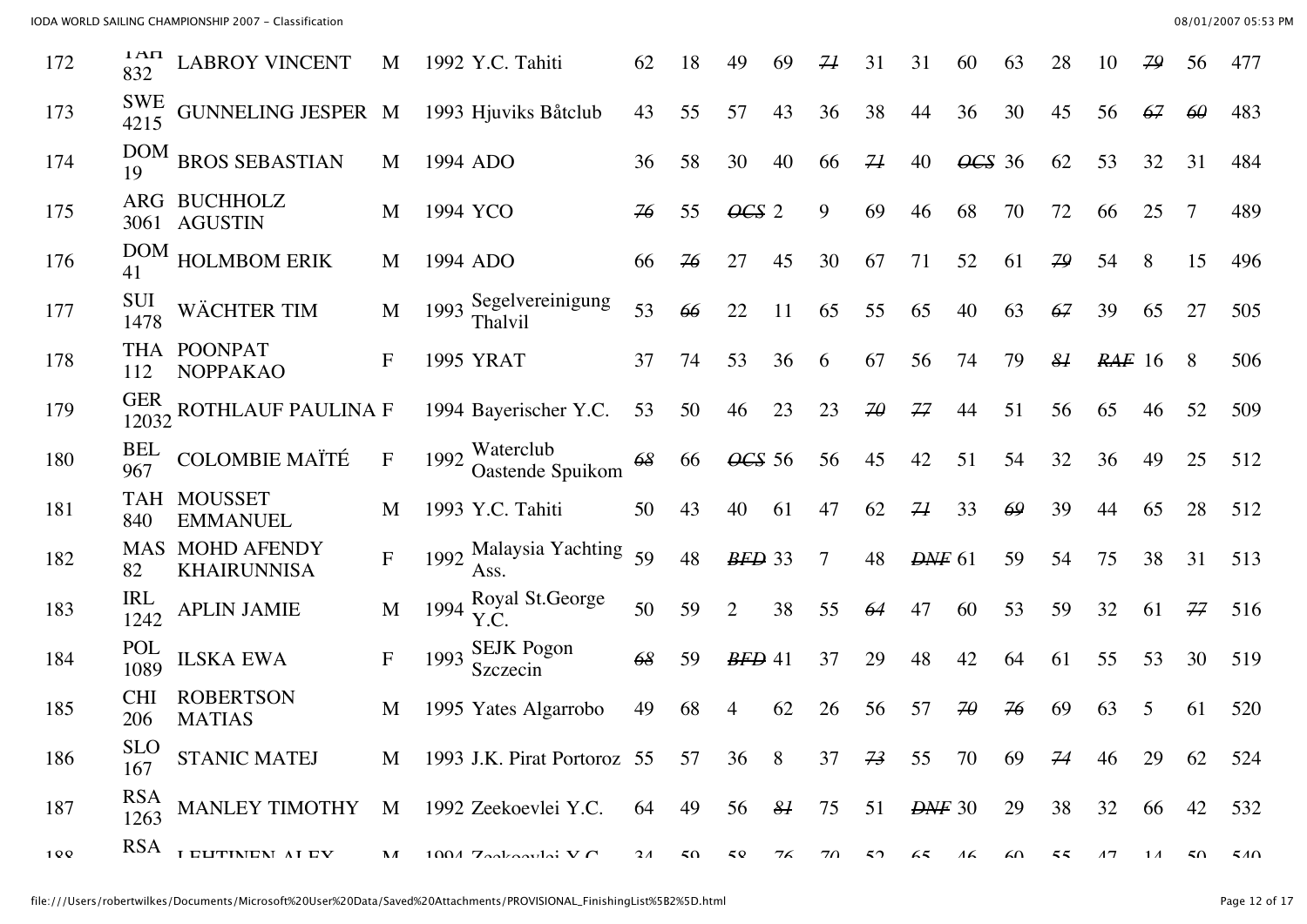| 100 | 1327                | LEHI IINEIN ALEA                   | <b>IVI</b> | 1774 LEERUEVIEI I.U.                           |    |               |                 |               |                             |    |               |              |    |    |              |    |          |     |
|-----|---------------------|------------------------------------|------------|------------------------------------------------|----|---------------|-----------------|---------------|-----------------------------|----|---------------|--------------|----|----|--------------|----|----------|-----|
| 189 | <b>MNE</b><br>85    | <b>DUKIC MILIVOJ</b>               | M          | J.K. "Jugole<br>1993 Grakalic" Herceg<br>Novi  | 51 | 30            | $\angle$ CS 78  |               | 72                          | 58 | 13            | 32           | 42 | 50 | 40           | 84 | 78       | 544 |
| 190 | <b>UKR</b>          | KALCHENKO DENIS                    | M          | 1993 Kharkiv S.C.                              | 63 | 43            | 58              | $\mathcal{H}$ | 50                          | 33 | 35            | 49           | 22 | 66 | 66           | 68 | 61       | 546 |
| 191 | BRA<br>3343         | <b>ABDULKLECH</b><br><b>BRENO</b>  | M          | Clube Naval<br>1995<br>Charitas                | 74 | <b>DNF</b> 54 |                 | 71            | 38                          | 59 | 63            | 49           | 18 | 41 | 40           | 76 | 41       | 548 |
| 192 | <b>POR</b><br>2499  | PIRES GONÇALO                      | M          | 1995 CN Portimao                               | 72 | 69            | $\angle$ CS 40  |               | 27                          | 56 | 53            | 79           | 65 | 76 | 64           | 23 | 4        | 549 |
| 193 | <b>CHI</b><br>205   | <b>DUCASSE</b><br><b>FRANCISCO</b> | M          | 1996 Yates Algarrobo                           | 73 | 69            | 45              | 37            | 25                          | 63 | 67            | 59           | 61 | 57 | 63           | 27 | 51       | 555 |
| 194 | <b>BAR</b><br>104   | <b>DOUGLAS SARAH</b>               | F          | 1994 Barbados Y.C.                             | 63 | 56            |                 | $BFD$ $OCS$ 1 |                             | 62 | <b>DNF</b> 22 |              | 65 | 66 | 52           | 27 | 59       | 558 |
| 195 | <b>CHI</b><br>204   | <b>DUCASSE RODRIGO</b>             | M          | 1995 Yates Algarrobo                           | 73 | 64            | 34              | 46            | 36                          | 73 | 54            | 41           | 43 | 74 | 72           | 41 | 58       | 562 |
| 196 | <b>AHO</b><br>8     | VAN AANHOLT JUST M                 |            | <b>Youth Sailing</b><br>1995<br>Curaçao        | 66 | 77            | $\angle 665$ 52 |               | 38                          | 65 | 55            | 56           | 72 | 68 | 69           | 17 | 6        | 564 |
| 197 | <b>RSA</b><br>1312  | DANIELS ASHWYNN M                  |            | 1992 Izivungo S.C.                             | 61 | 26            | 41              | 70            | 65                          | 43 | 29            | 52           | 60 | 72 | 56           | 77 | 64       | 567 |
| 198 | <b>FIN</b><br>363   | PILTTI ELMERI                      | M          | 1994 LPS                                       | 80 | 78            | 59              | 31            | 32                          | 76 | <b>DNF</b> 66 |              | 73 | 76 | 67           | 11 |          | 570 |
| 199 | <b>CAN</b><br>1358  | FRITZ DOMINIC                      | M          | 1994 Royal Vancouver<br>Y.C.                   | 79 | 51            | 12              | 51            | 49                          | 61 | 52            | 62           | 67 | 69 | 50           | 53 | 66       | 574 |
| 200 | POR<br>2334         | <b>MELO FRANCISCO</b>              | M          | 1992 CN Cascais                                | 69 | 70            | 34              | 49            | 14                          | 69 | 69            | 54           | 72 | 71 | $D\!N\!F$ 31 |    | 44       | 574 |
| 201 | <b>CAN</b><br>1159  | ROBITAILLE SIMON                   | M          | 1992 Cap Rouge                                 | 57 | 26            | 57              | 72            | 45                          | 61 | 61            | 62           | 65 | 46 | 45           | 73 | 51       | 576 |
| 202 | <b>SLO</b><br>323   | STEPANCIC DOMEN M                  |            | 1995 J.K.Burja Rola                            | 77 | 68            | $\angle 0GS$ 21 |               | 6                           | 59 | 60            | 48           | 67 | 78 | 63           | 72 | 39       | 580 |
| 203 | <b>GER</b><br>11966 | <b>MARCOUR MAX</b>                 | M          | 1995 Herrschinger<br>Segelclub e.V.            | 75 | 72            | 21              | 38            | 54                          | 58 | 64            | 59           | 68 | 72 | 65           | 36 | 48       | 583 |
| 201 |                     | POL KALAFARSKI                     | NЛ         | $1006$ $M_{\odot}$ $C_{\rm H}$ $I_{\rm{avro}}$ | 61 | $\mathcal{L}$ | 25              | 55            | $\mathcal{P}^{\mathcal{Q}}$ | 71 | 72            | $\mathsf{K}$ | 75 | 77 | 72           | 22 | $\gamma$ | 500 |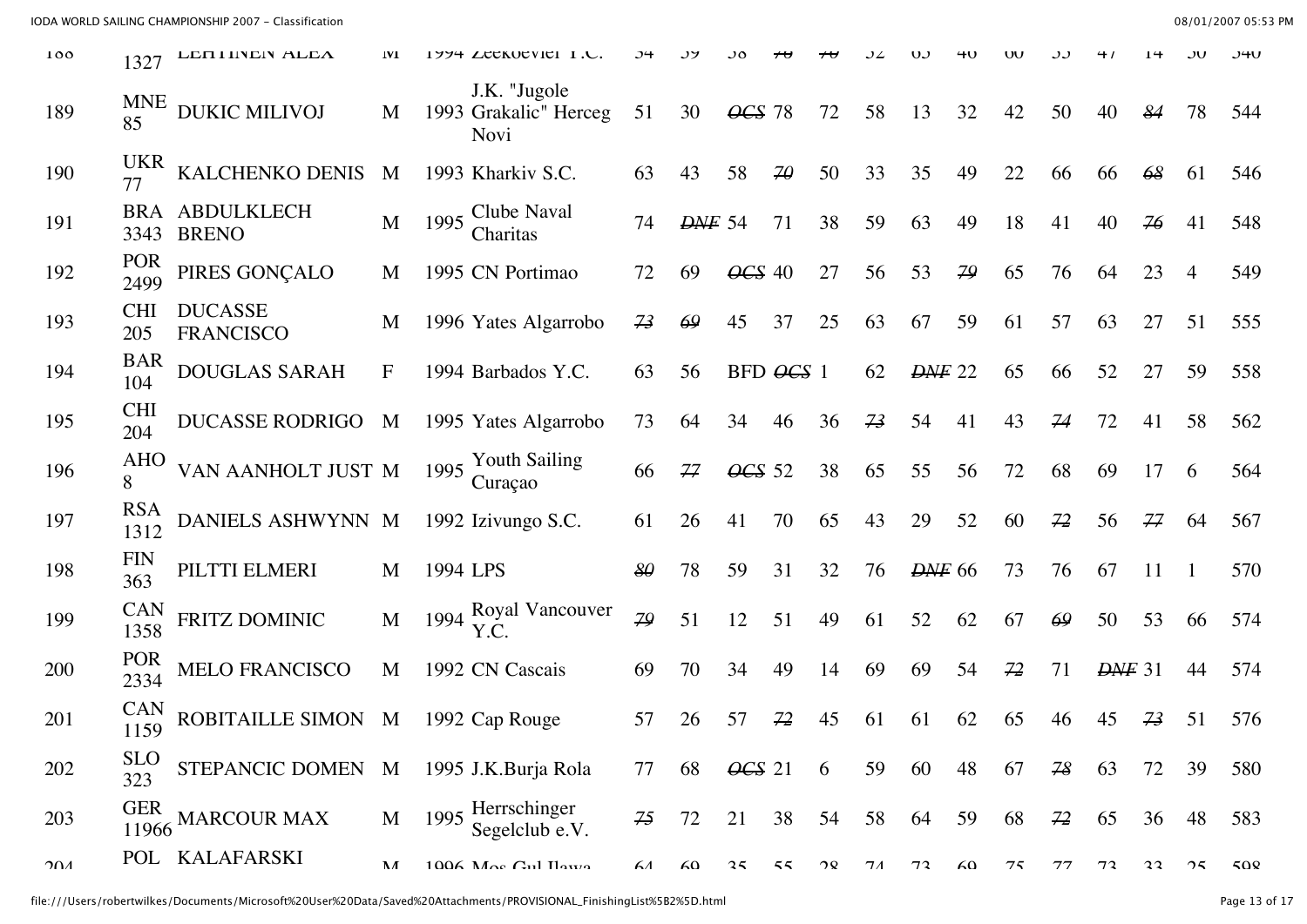IODA WORLD SAILING CHAMPIONSHIP 2007 - Classification 08/01/2007 05:53 PM

| $\angle$ U <sup><math>\pm</math></sup> | 1370               | <b>SEBASTIAN</b>                              | 1V1          |          | 1770 IVIOS UUI HAWA                               | 1 J H | いっ   |                |    |           |                |               |    |                |              |               |                |    | <b>JZ0</b> |
|----------------------------------------|--------------------|-----------------------------------------------|--------------|----------|---------------------------------------------------|-------|------|----------------|----|-----------|----------------|---------------|----|----------------|--------------|---------------|----------------|----|------------|
| 205                                    | <b>HUN</b><br>230  | WEISZEBÖCK<br><b>TAMAS</b>                    | M            | 1992 SEP |                                                   | 60    | 60   | 43             | 76 | 83        | 63             | 35            | 64 | 45             | 49           | 43            | 64             | 76 | 602        |
| 206                                    | POL<br>927         | <b>PRUSINSKI</b><br><b>ALEKSANDER</b>         | M            |          | 1994 JKW Poznan                                   | 78    | 79   | 27             | 39 | 27        | 71             | 69            | 67 | 8 <sup>1</sup> | 77           | 64            | 54             | 32 | 605        |
| 207                                    | <b>HUN</b><br>656  | <b>SZIGETI MAXIM</b>                          | M            |          | 1992 VVSI                                         | 51    | 58   | $\angle$ CS 59 |    | 57        | 51             | 55            | 65 | 46             | 51           | 56            | 59             | 76 | 608        |
| 208                                    | <b>TRI</b><br>1018 | PETERS MARK                                   | M            |          | Trinidad & Tobago<br>1993 Optimist Dinghy<br>Ass. | 69    | 58   | 35             | 61 | 58        | 60             | 68            | 50 | 48             | 52           | 53            | 72             | 66 | 609        |
| 209                                    | <b>ISR</b><br>215  | <b>LEVANONI ANAT</b>                          | $\mathbf F$  |          | 1994 Naharia                                      | 55    | 52   | $\angle 41$    |    | $8\theta$ | 53             | 54            | 55 | 64             | 64           | 57            | 68             | 46 | 609        |
| 210                                    | <b>SLO</b><br>65   | FRANTAR TIM                                   | M            |          | 1993 J.K. Pirat Portoroz $H$                      |       | 61   | 44             | 66 | 56        | $\angle$ CS 45 |               | 65 | 49             | 60           | 70            | 67             | 35 | 618        |
| 211                                    | <b>RUS</b><br>205  | NIKOLAEV MAXIM                                | M            |          | 1996 MSS - VMF                                    | 67    | 54   | 29             | 56 | 77        | 75             | <b>DNF</b> 58 |    | 57             | 56           | 71            | 55             | 46 | 624        |
| 212                                    | <b>CZE</b><br>6    | NOVOTNY STEPAN                                | M            |          | 1994 JK Cheb                                      | 75    | 56   | 42             | 80 | 60        | 66             | 58            | 67 | 52             | 63           | 50            | 69             | 41 | 624        |
| 213                                    | <b>CZE</b><br>389  | <b>SIVY STEPAN</b>                            | M            |          | 1993 JO Slavoj Ceské<br>Budèjuvile                | 69    | 63   | 21             | 55 | 24        | 72             | 69            | 67 | 70             | 73           | 74            | 82             | 49 | 632        |
| 214                                    | <b>CZE</b><br>710  | <b>TEPLY ONDRA</b>                            | M            |          | 1995 JC Brno                                      | 56    | 61   | 60             | 79 | 59        | 54             | 70            | 57 | 76             | 51           | 42            | 50             | 74 | 634        |
| 215                                    | 112                | <b>MEX PEREDA DEL</b><br><b>CAMINO CARLOS</b> | M            |          | <b>1993 CNUB</b>                                  | 71    | 27   | $\angle$ CS 60 |    | 81        | 55             | 44            | 56 | $\angle 64$ 61 |              | 57            | 66             | 62 | 640        |
| 216                                    | <b>UKR</b><br>94   | <b>LESHSHENKO</b><br><b>SEVASTIAN</b>         | M            |          | 1993 Kiev Sea                                     | 65    | 61   | 32             | 65 | 57        |                | DNF DNF 76    |    | 78             | 69           | 62            | 59             | 31 | 655        |
| 217                                    | <b>AUS</b><br>271  | <b>GILMOUR SAM</b>                            | M            | 1993     | Royal Freshwater<br>Bay                           | 76    | 64   | <b>BFD 56</b>  |    | 78        | 47             | $D\!N\!F$ 40  |    | 44             | 45           | 51            | $\angle$ CS 71 |    | 657        |
| 218                                    | <b>POR</b><br>2255 | <b>CAMELO TOMAS</b>                           | M            |          | 1992 CN Lisboa                                    | 72    | 65   | 41             | 65 | 41        | 66             | 51            | 72 | 74             | $D\!N\!F$ 68 |               | 49             | 69 | 659        |
| 219                                    | 111                | THA THANAWITWILAT<br><b>JITTIWA</b>           | $\mathbf{F}$ |          | 1995 YRAT                                         | 76    | 76 5 |                | 54 | 59        | 79             | $D\!N\!F$ 69  |    | 71             | 64           | <b>RAF</b> 42 |                | 67 | 662        |
|                                        | <b>TDI</b>         |                                               |              |          | Trinidad & Tobago                                 |       |      |                |    |           |                |               |    |                |              |               |                |    |            |

file:///Users/robertwilkes/Documents/Microsoft%20User%20Data/Saved%20Attachments/PROVISIONAL\_FinishingList%5B2%5D.html Page 14 of 17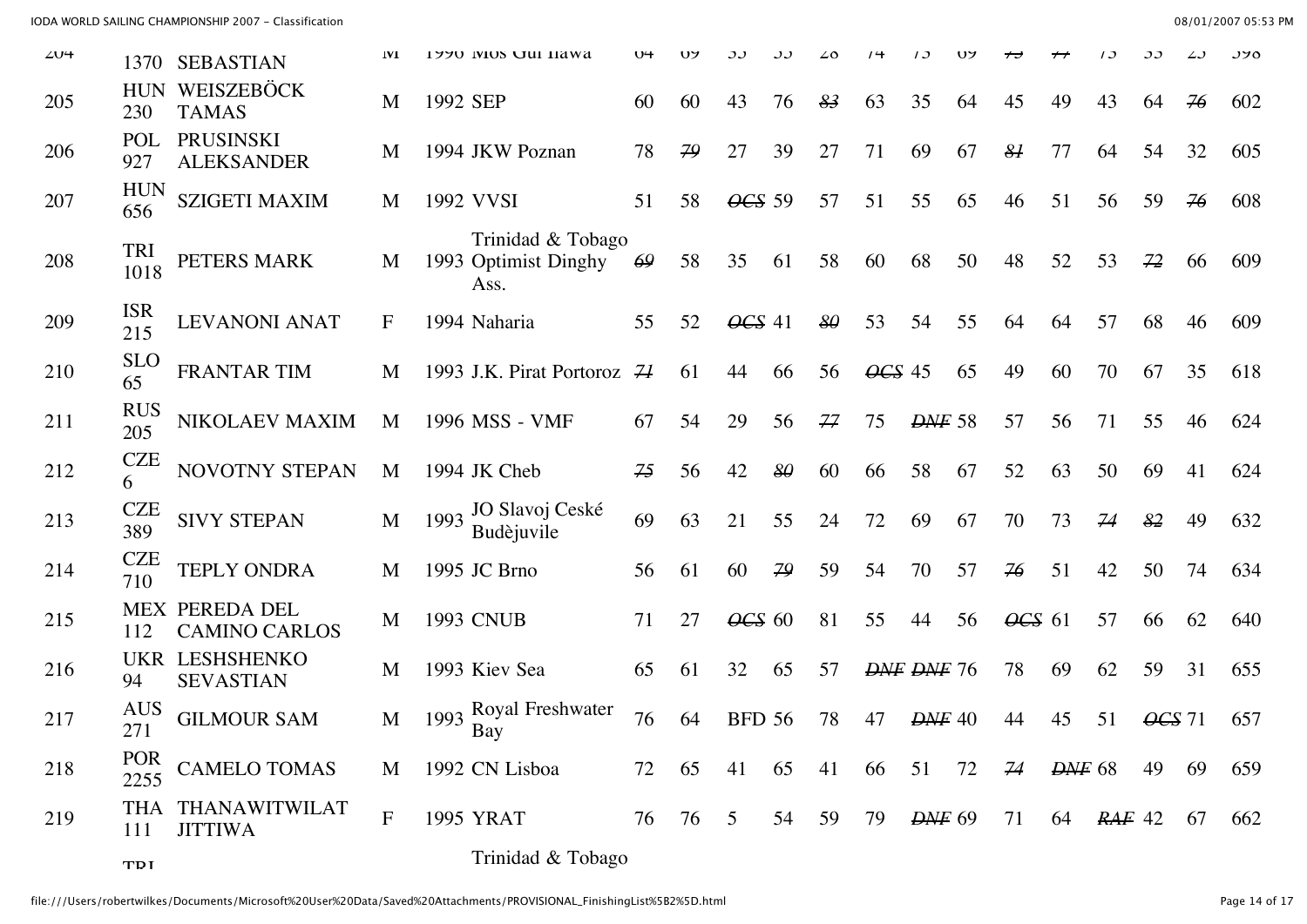IODA WORLD SAILING CHAMPIONSHIP 2007 - Classification 08/01/2007 05:53 PM

| 220 | 1 IM<br>1812       | FRANKLIN RUSSELL M                         |                  |          | 1996 Optimist Dinghy<br>Ass.                      | 74 | 70             | $\angle$ CS 68 |    | 52 | 74                | 59            | 61            | 56 | 65                         | 71 | 52                         |                | 668 |
|-----|--------------------|--------------------------------------------|------------------|----------|---------------------------------------------------|----|----------------|----------------|----|----|-------------------|---------------|---------------|----|----------------------------|----|----------------------------|----------------|-----|
| 221 | <b>HUN</b><br>306  | <b>VIGH TAMAS</b>                          | M                |          | 1993 Berliner Y.C.                                | 78 | 75             | $BFD$ 72       |    | 64 | 61                | 60            | 80            | 27 | 70                         | 37 | 68                         | 63             | 675 |
| 222 | <b>UKR</b><br>29   | <b>KANDYBA VICTOR</b>                      | M                |          | 1993 Nikolaev S.C.                                | 66 | 76             | 30             | 50 | 73 | 76                | <b>DNF</b> 53 |               | 62 | 52                         | 59 | 81                         | 82             | 678 |
| 223 | <b>HUN</b><br>808  | <b>MATE BORS</b>                           | M                | 1996 THE |                                                   | 58 | 66             | 26             | 77 | 80 | 77                | 50            | 50            | 77 | 74                         | 52 | 72                         | OCS 679        |     |
| 224 | <b>CZE</b><br>70   | ZARUBOVA<br><b>MICHAELA</b>                | $\boldsymbol{F}$ |          | 1993 JK Cheb                                      | 62 | 71             | 56             | 76 | 74 | 59                | 67            | 42            | 62 | 63                         | 60 | 74                         | 78             | 690 |
| 225 | <b>SVK</b><br>991  | <b>VADUROVA</b><br><b>DOMINIKA</b>         | ${\bf F}$        | 1993     | Y.C. Slovan<br><b>Bratislava</b>                  | 70 | 70             | 35             | 77 | 70 | 73                | 70            | 71            | 74 | 57                         | 54 | 63                         | 64             | 697 |
| 226 | <b>POR</b><br>2332 | <b>MARQUES MARTINS</b><br><b>FRANCISCA</b> | $\overline{F}$   |          | 1992 CN Lisboa                                    | 77 | 75             | $\angle$ CS 51 |    | 42 | 75                | 73            | 63            | 73 | 73                         | 66 | 64                         | 43             | 698 |
| 227 | <b>ISR</b><br>512  | <b>HACHAM EILAT</b>                        | F                |          | 1992 Eilat S.C.                                   | 58 | 71             | 61             | 75 | 77 | 78                | 68            | 50            | 55 | 70                         | 67 | 62                         | 65             | 702 |
| 228 | <b>CAN</b><br>1214 | NICOLL EMILY                               | $\mathbf{F}$     |          | Island Y.C./Lake<br>1993 Ontario Optimist<br>Team | 79 | 65             | 60             | 65 | 34 | 65                | <b>DNF</b> 74 |               | 74 | 58                         | 60 | 71                         | <b>OCS</b> 705 |     |
| 229 | TAH<br>841         | <b>OUDART HUGO</b>                         | M                |          | 1994 Y.C. Tahiti                                  | 68 | 73             | $BFD$ 68       |    | 59 | 70                | 58            | 65            | 57 | 57                         | 60 | 73                         | 73             | 708 |
| 230 | <b>DOM</b><br>15   | DELGADO RODRIGO M                          |                  |          | 1994 ADO                                          | 64 | 78             | 41             | 54 | 69 | 66                | 66            | <b>DNF</b> 67 |    | $\overline{\text{OCS}}$ 72 |    | 80                         | 53             | 710 |
| 231 | 89                 | MNE BOGDANOVIC<br><b>DUSAN</b>             | M                |          | J.K. "Jugole<br>1995 Grakalic" Herceg<br>Novi     | 59 | 67             | 57             | 78 | 76 | 72                | 60            | 73            | 71 | 67                         | 47 | 74                         | 70             | 717 |
| 232 | <b>LAT</b><br>55   | <b>ZILINS KASPARS</b>                      | M                |          | 1993 LLKA                                         | 73 | 71             | 26             | 43 | 63 |                   | DNF DNF 62    |               |    | DNF <del>DNF</del> DNF 70  |    |                            | 59             | 722 |
| 233 | <b>AUS</b><br>262  | <b>BENNETT MILLY</b>                       | $\mathbf{F}$     |          | 1994 Royal Prince<br>Alfred Y.C.                  | 77 | 67             | 60             | 74 | 76 | 75                | 75            | 61            | 53 | 66                         | 62 | $\angle$ <del>OCS</del> 58 |                | 727 |
| 234 | 115                | THA INTHARAKHANCHIT<br><b>THANAKRIT</b>    | M                |          | 1992 YRAT                                         |    | DNF DNF OCS 24 |                |    | 66 | <del>DNF</del> 72 |               | 68            | 82 | 70                         | 69 | 65                         | 48             | 734 |
|     | <b>TDI</b>         |                                            |                  |          | Trinidad & Tobago                                 |    |                |                |    |    |                   |               |               |    |                            |    |                            |                |     |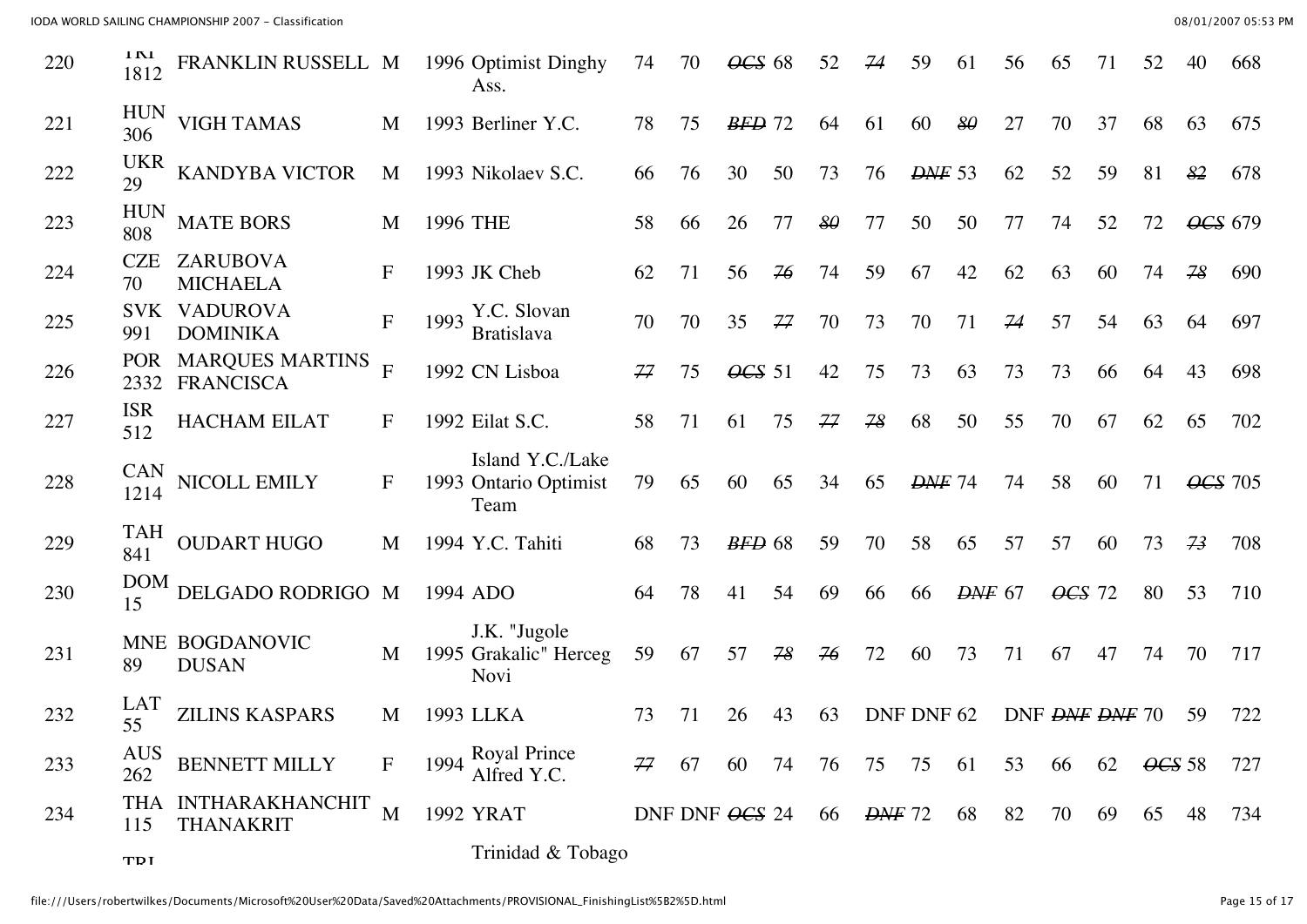IODA WORLD SAILING CHAMPIONSHIP 2007 - Classification 08/01/2007 05:53 PM

| 235 | 1 IV 1<br>1006     | <b>BRIDGE DANIEL</b>                | M            |      | 1993 Optimist Dinghy<br>Ass.                         | 82             | 78            | 40            | 58            | 74                                               | 64 | 68            | 75                     | 69 | 75            | 68                                           | 70            |                | 738 |
|-----|--------------------|-------------------------------------|--------------|------|------------------------------------------------------|----------------|---------------|---------------|---------------|--------------------------------------------------|----|---------------|------------------------|----|---------------|----------------------------------------------|---------------|----------------|-----|
| 236 | <b>AUS</b><br>313  | DOYLE STEPHANIE                     | $\mathbf{F}$ | 1994 | Royal Prince<br>Alfred Y.C.                          | 74             | 77            | 48            | 77            | 78                                               | 68 | 71            | 71                     | 78 | 76            | 67                                           | 60            | 69             | 758 |
| 237 | <b>SRB</b><br>53   | ZDRAVKOVIC IGOR                     | M            |      | 1995 AYC Belgrade                                    | 81             | 79            | 55            | 63            | 20                                               |    |               |                        |    |               | DNF DNF DNC DNC <del>DNC DNC</del> 63        |               | 65             | 766 |
| 238 | <b>LAT</b><br>51   | <b>RAUZA RAITIS</b>                 | M            |      | 1993 JK Priedaine                                    | 67             | 73            | 48            | 75            | 81                                               | 77 | 58            | 70                     | 80 | 75            | 71                                           | $\frac{8}{4}$ | <b>DNF</b> 775 |     |
| 239 | <b>UKR</b><br>644  | SHYRIAEV SERGIV                     | M            |      | 1995 Nikolaev S.C.                                   | 83             | 81            | 55            | 71            | 79                                               | 60 |               | $D\!N\!F$ $O\!C\!S$ 66 |    | 73            | 61                                           | 69            | 77             | 775 |
| 240 | <b>MNE</b><br>70   | NIKOLIC MOMIR                       | M            |      | 1995 J.K. "Lahor" Kotor 82                           |                | 81            | 52            | 66            | 66                                               | 78 | <b>DNF 81</b> |                        |    |               | DNF DNF DNF 41                               |               | 68             | 785 |
| 241 | <b>MNE</b><br>78   | RADONJIC MARKO                      | M            |      | 1993 J.K. "Lahor" Kotor 78                           |                | 77            | 50            | 69            | 72                                               |    | DNF DNF 68    |                        | 73 | 79            | $D\!\!\!\!\perp$ 70                          |               | 66             | 787 |
| 242 | <b>LAT</b><br>135  | BODNIEKS RUDOLFS M                  |              |      | 1993 JK Priedaine                                    | 80             | <b>DNF 54</b> |               | 80            | 71                                               | 80 | 32            | 73                     |    |               | DNF DNF DNF 83                               |               | <b>DNF</b> 808 |     |
| 243 | <b>TPE</b><br>88   | <b>KUAN CHI</b>                     | $\mathbf F$  |      | 1995 Chinese Taipei                                  | DNF DNF 40     |               |               | 74            | 67                                               |    | DNF DNF 76    |                        |    | DNF DNF 74    |                                              | 76            | 74             | 821 |
| 244 | <b>LAT</b><br>39   | <b>INOZEMCEVS</b><br><b>ARTURS</b>  | M            |      | 1993 LLKA                                            | 70             | 74            | $BFD$ 78      |               | 81                                               | 76 | 66            | 72                     | 79 | 75            | 70                                           | 80            | <b>DNF</b> 821 |     |
| 245 | <b>SRB</b><br>2626 | <b>JOVANOVIC</b><br><b>NEMANJA</b>  | M            |      | 1993 AYC Belgrade                                    | 81             | <b>DNS 50</b> |               | <b>DSQ 46</b> |                                                  |    | DNF DNF 83    |                        | 83 | <b>DNF</b> 73 |                                              | 78            | 78             | 827 |
| 246 | <b>CZE</b><br>124  | <b>BLAZEK JAN</b>                   | M            |      | 1993 JO Ckd Blasko                                   | 81             | 80            | 63            | 82            | 84                                               | 72 | 74            | 77                     | 75 | 78            | 77                                           | 79            | $\frac{83}{5}$ | 838 |
| 247 | <b>MNE</b><br>86   | <b>TUSUP TODOR</b>                  | M            |      | J.K. "Jugole<br>1996 Grakalic" Herceg<br><b>Novi</b> | 80             | 80            | <b>BFD 66</b> |               | 82                                               | 77 | <b>DNF 75</b> |                        | 81 |               | DNG DNF 81                                   |               | 79             | 871 |
| 248 | LAT<br>50          | GRUNTE KRISTAPS M 1993 JK Priedaine |              |      |                                                      |                |               |               |               | 79 79 54 DNF DSQ DNF DNF 82 80 80 DNF 82 DNF 876 |    |               |                        |    |               |                                              |               |                |     |
| 249 | <b>KEN</b><br>101  | <b>JONES OLIVER</b>                 | M            |      | 1994 Naivasha Y.C.                                   | 75             | DNF BFD 81    |               |               | 76                                               | 80 |               | DNF DNF 76             |    | 80            | $D\!\!\!\!\perp$ $\!\!\!\!D\!\!\!\!\perp$ 80 |               | 81             | 884 |
| 250 | <b>KEN</b><br>111  | <b>GRANIER LARA</b>                 | $\mathbf{F}$ |      | 1995 Naivasha Y.C.                                   | DNF DNC OCS 64 |               |               |               | 75                                               |    |               |                        |    |               | DNF DNF DNF DNF DNF DNF 83                   |               | 80             | 897 |